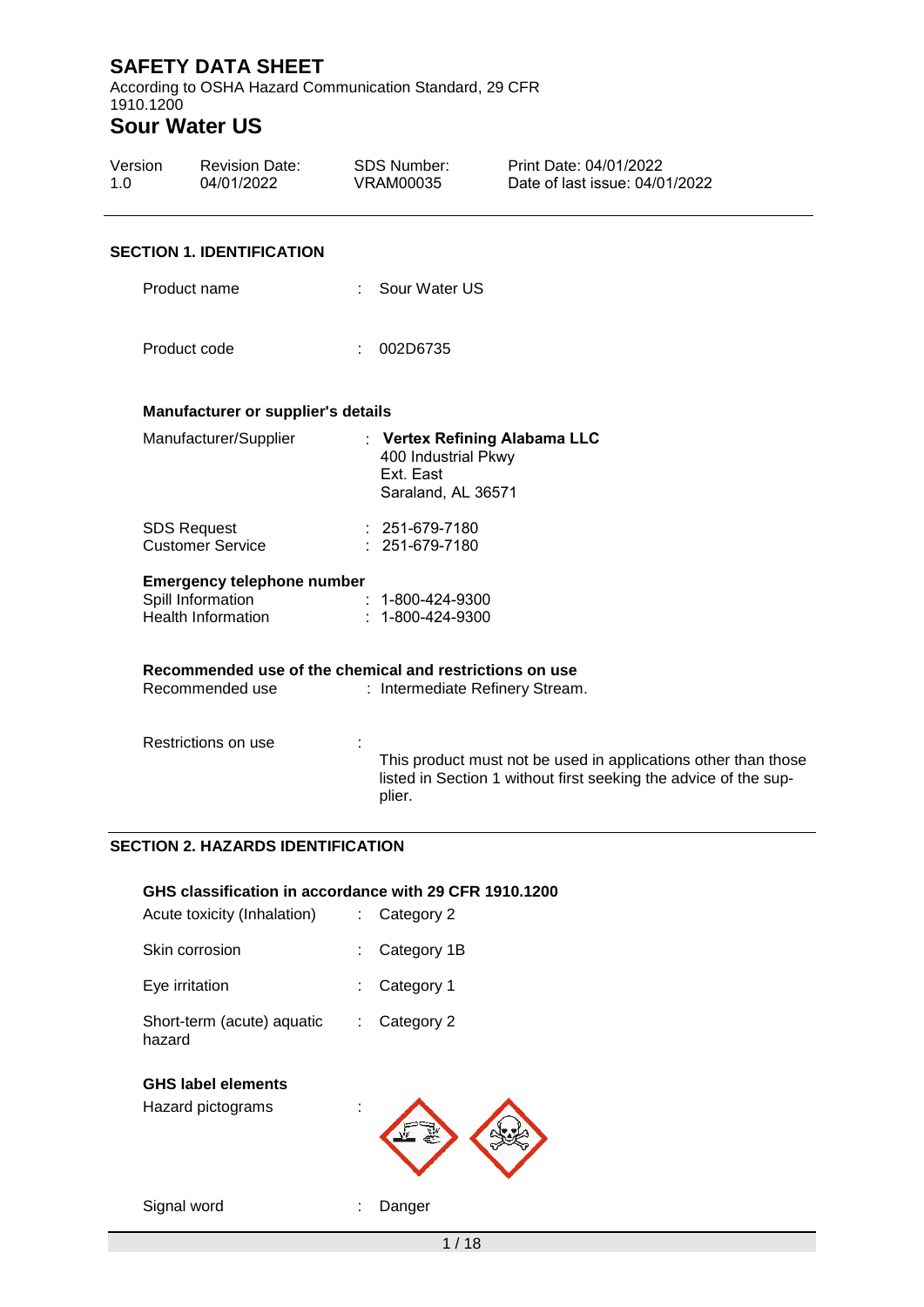According to OSHA Hazard Communication Standard, 29 CFR 1910.1200

# **Sour Water US**

| 1.0                      | <b>Revision Date:</b><br>04/01/2022 | SDS Number:<br><b>VRAM00035</b>                                                                                    | Print Date: 04/01/2022<br>Date of last issue: 04/01/2022                                                                                                                                                                                                                                                                                                                                                                                                                                                                                                                                                                                                                                                            |  |  |  |  |
|--------------------------|-------------------------------------|--------------------------------------------------------------------------------------------------------------------|---------------------------------------------------------------------------------------------------------------------------------------------------------------------------------------------------------------------------------------------------------------------------------------------------------------------------------------------------------------------------------------------------------------------------------------------------------------------------------------------------------------------------------------------------------------------------------------------------------------------------------------------------------------------------------------------------------------------|--|--|--|--|
|                          | <b>Hazard statements</b>            | : PHYSICAL HAZARDS:<br><b>HEALTH HAZARDS:</b><br>H330 Fatal if inhaled.<br>H401 Toxic to aquatic life.             | Not classified as a physical hazard under GHS criteria.<br>H314 Causes severe skin burns and eye damage.<br><b>ENVIRONMENTAL HAZARDS:</b>                                                                                                                                                                                                                                                                                                                                                                                                                                                                                                                                                                           |  |  |  |  |
| Precautionary statements |                                     | <b>Prevention:</b><br>tion.                                                                                        | P260 Do not breathe dust/ fume/ gas/ mist/ vapours/ spray.<br>P271 Use only outdoors or in a well-ventilated area.<br>P284 In case of inadequate ventilation wear respiratory protec-<br>P280 Wear protective gloves/ protective clothing/ eye protection/<br>face protection.<br>P264 Wash skin thoroughly after handling.<br>P273 Avoid release to the environment.                                                                                                                                                                                                                                                                                                                                               |  |  |  |  |
|                          |                                     | <b>Response:</b><br>instructions on this label).<br>induce vomiting.<br>CENTER/doctor.<br>to do. Continue rinsing. | P304 + P340 IF INHALED: Remove person to fresh air and<br>keep comfortable for breathing.<br>P310 Immediately call a POISON CENTER/doctor.<br>P320 Specific treatment is urgent (see supplemental first aid<br>P301 + P330 + P331 IF SWALLOWED: Rinse mouth. Do NOT<br>P303 + P361 + P353 IF ON SKIN (or hair): Take off immediately<br>all contaminated clothing. Rinse skin with water or shower.<br>P363 Wash contaminated clothing before reuse.<br>P304 + P340 + P310 IF INHALED: Remove person to fresh air<br>and keep comfortable for breathing. Immediately call a POISON<br>P305 + P351 + P338 IF IN EYES: Rinse cautiously with water<br>for several minutes. Remove contact lenses, if present and easy |  |  |  |  |
|                          |                                     | Storage:<br>P405 Store locked up.                                                                                  | P403 + P233 Store in a well-ventilated place. Keep container                                                                                                                                                                                                                                                                                                                                                                                                                                                                                                                                                                                                                                                        |  |  |  |  |
|                          |                                     | tightly closed.<br>Disposal:<br>tions.                                                                             | P501 Dispose of contents and container to appropriate waste<br>site or reclaimer in accordance with local and national regula-                                                                                                                                                                                                                                                                                                                                                                                                                                                                                                                                                                                      |  |  |  |  |

containers. The classification of this material is based on OSHA HCS 2012 criteria.

#### **SECTION 3. COMPOSITION/INFORMATION ON INGREDIENTS**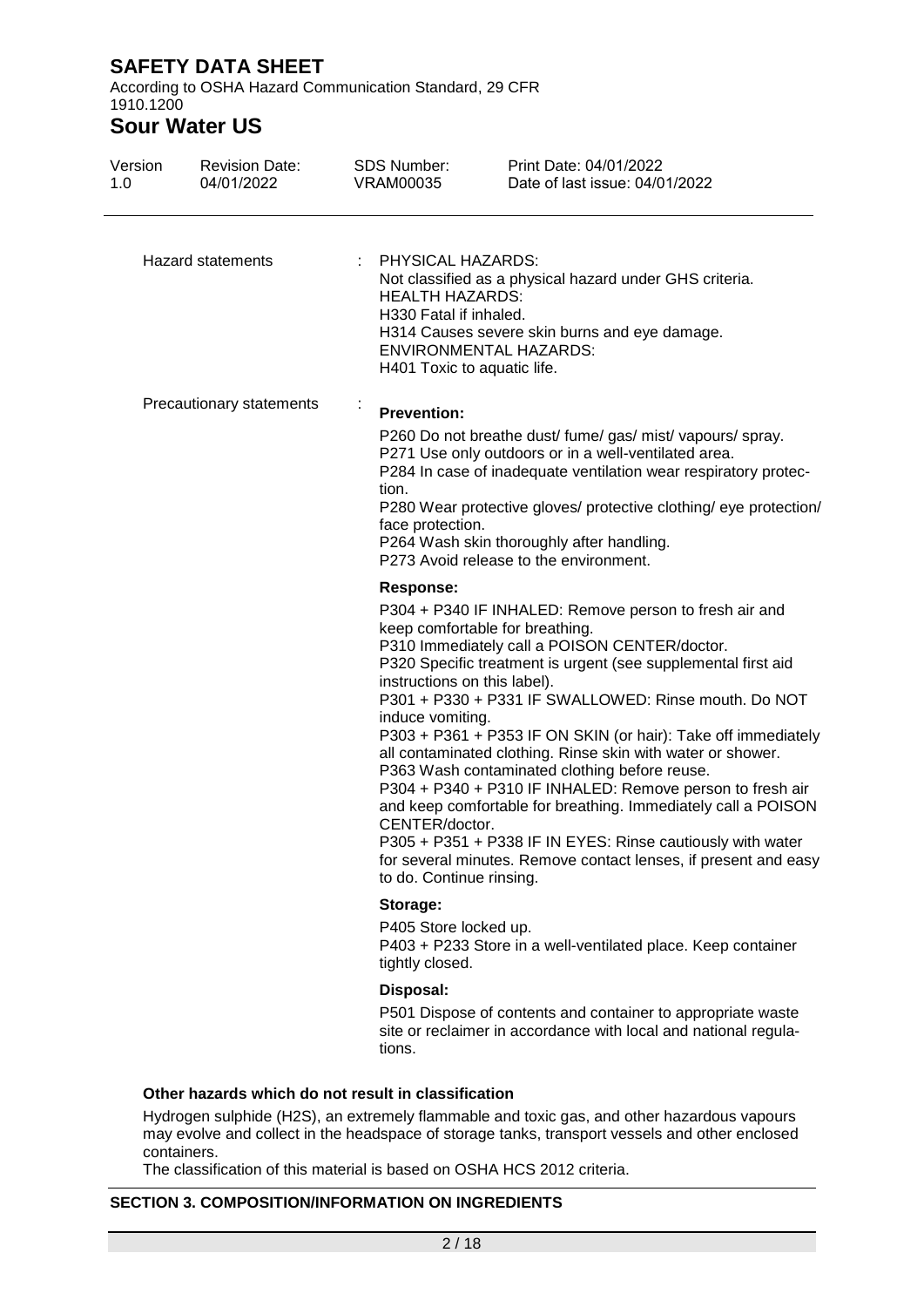According to OSHA Hazard Communication Standard, 29 CFR 1910.1200

## **Sour Water US**

| Version | <b>Revision Date:</b> | SDS Number: | Print Date: 04/01/2022         |
|---------|-----------------------|-------------|--------------------------------|
| 1.0     | 04/01/2022            | VRAM00035   | Date of last issue: 04/01/2022 |

Substance / Mixture : Mixture

#### **Hazardous components**

| Chemical name    | Synonyms                                 | CAS-No.   | Concentration (% w/w) |
|------------------|------------------------------------------|-----------|-----------------------|
| Hydrogen sulfide | hydrogen sul-<br>phide (Gas)             | 7783-06-4 | $0 - 2$               |
| Ammonia          | ammonia, an-<br>hydrous (An-<br>hydrous) | 7664-41-7 | $0 - 5$               |
| Water            |                                          | 7732-18-5 | 100<br>$93 -$         |

Hydrogen sulphide may be present both in the liquid and the vapour. Composition is complex and varies with the source of the crude oil and the contributing process plants at that time.

#### **SECTION 4. FIRST-AID MEASURES**

| General advice          | DO NOT DELAY.<br>Keep victim calm. Obtain medical treatment immediately.<br>Vapourisation of H2S that has been trapped in clothing can be<br>dangerous to rescuers. Maintain respiratory protection to<br>avoid contamination from the victim to rescuer. Mechanical<br>ventilation should be used to resuscitate if at all possible.                                                                                                                                      |
|-------------------------|----------------------------------------------------------------------------------------------------------------------------------------------------------------------------------------------------------------------------------------------------------------------------------------------------------------------------------------------------------------------------------------------------------------------------------------------------------------------------|
| If inhaled              | Call emergency number for your location / facility.<br>Remove to fresh air. Do not attempt to rescue the victim un-<br>less proper respiratory protection is worn. If the victim has<br>difficulty breathing or tightness of the chest, is dizzy, vomiting,<br>or unresponsive, give 100% oxygen with rescue breathing or<br>Cardio-Pulmonary Resuscitation as required and transport to<br>the nearest medical facility.                                                  |
|                         | Casualties suffering ill effects as a result of exposure to hy-<br>drogen sulphide should be removed to fresh air.<br>Do not attempt to rescue the victim unless proper respiratory<br>protection is worn. If the victim has difficulty breathing or tight-<br>ness of the chest, is dizzy, vomiting, or unresponsive, give<br>100% oxygen with rescue breathing or Cardiopulmonary Re-<br>suscitation (CPR) as required and transport to the nearest<br>medical facility. |
| In case of skin contact | Call emergency number for your location / facility.<br>Remove contaminated clothing. Flush exposed area with wa-<br>ter and follow by washing with soap if available.<br>All burns should receive medical attention.                                                                                                                                                                                                                                                       |
| In case of eye contact  | Immediately flush eye(s) with plenty of water.<br>Remove contact lenses, if present and easy to do. Continue<br>rinsing.<br>Transport to the nearest medical facility for additional treat-<br>ment.<br>All burns should receive medical attention.                                                                                                                                                                                                                        |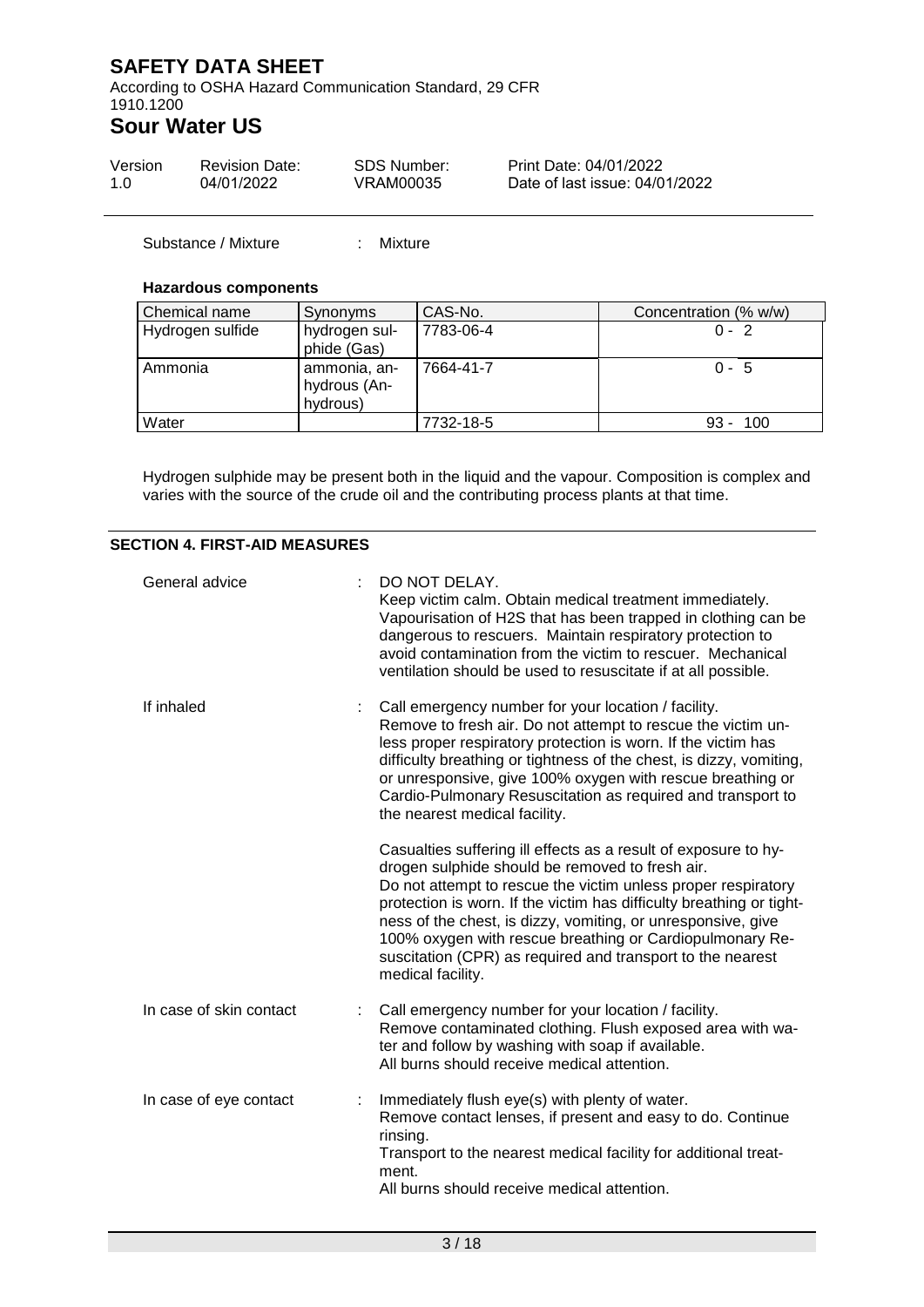According to OSHA Hazard Communication Standard, 29 CFR 1910.1200

# **Sour Water US**

| Version<br>1.0                                                    |              | <b>Revision Date:</b><br>04/01/2022                                              |                                                                                              | <b>SDS Number:</b><br><b>VRAM00035</b>                                                                                                                                                                                                                                                                                                                                                                                                    | Print Date: 04/01/2022<br>Date of last issue: 04/01/2022                                                                                                                             |  |
|-------------------------------------------------------------------|--------------|----------------------------------------------------------------------------------|----------------------------------------------------------------------------------------------|-------------------------------------------------------------------------------------------------------------------------------------------------------------------------------------------------------------------------------------------------------------------------------------------------------------------------------------------------------------------------------------------------------------------------------------------|--------------------------------------------------------------------------------------------------------------------------------------------------------------------------------------|--|
|                                                                   | If swallowed |                                                                                  |                                                                                              | Do not induce vomiting. If victim is alert, rinse mouth and<br>drink 1/2 to 1 glass of water to help dilute the material. Do not<br>give liquids to a drowsy, convulsing, or unconscious person.<br>Transport to nearest medical facility for additional treatment.                                                                                                                                                                       |                                                                                                                                                                                      |  |
| Most important symptoms<br>and effects, both acute and<br>delayed |              |                                                                                  | and/or difficulty breathing.<br>death.<br>Corrosive to skin.<br>swelling, and tissue damage. | Respiratory irritation signs and symptoms may include a tem-<br>porary burning sensation of the nose and throat, coughing,<br>Breathing of high vapour concentrations may cause central<br>nervous system (CNS) depression resulting in dizziness, light-<br>headedness, headache, nausea and loss of coordination.<br>Continued inhalation may result in unconsciousness and<br>Contact with the skin can cause chemical burns, redness, |                                                                                                                                                                                      |  |
|                                                                   |              |                                                                                  |                                                                                              | Corrosive to eyes.                                                                                                                                                                                                                                                                                                                                                                                                                        | Contact can cause severe eye damage including chemical<br>burns, pain, clouding of the eye surface, inflammation of the<br>eye, and may result in permanent loss of vision.          |  |
|                                                                   |              |                                                                                  |                                                                                              | vomiting and diarrhea.                                                                                                                                                                                                                                                                                                                                                                                                                    | Swallowing of corrosive chemicals may cause immediate pain<br>and burning in the mouth, throat, and stomach followed by                                                              |  |
|                                                                   |              |                                                                                  |                                                                                              | ble.                                                                                                                                                                                                                                                                                                                                                                                                                                      | Burns and tearing of the esophagus and stomach are possi-                                                                                                                            |  |
|                                                                   |              | Protection of first-aiders                                                       |                                                                                              | incident, injury and surroundings.                                                                                                                                                                                                                                                                                                                                                                                                        | When administering first aid, ensure that you are wearing the<br>appropriate personal protective equipment according to the                                                          |  |
|                                                                   |              | Indication of any immediate<br>medical attention and special<br>treatment needed | ÷                                                                                            |                                                                                                                                                                                                                                                                                                                                                                                                                                           | IMMEDIATE TREATMENT IS EXTREMELY IMPORTANT!<br>Artificial respiration and/or oxygen may be necessary.                                                                                |  |
|                                                                   |              |                                                                                  |                                                                                              |                                                                                                                                                                                                                                                                                                                                                                                                                                           | Call a doctor or poison control center for guidance.                                                                                                                                 |  |
|                                                                   |              |                                                                                  |                                                                                              | Treat symptomatically.                                                                                                                                                                                                                                                                                                                                                                                                                    |                                                                                                                                                                                      |  |
|                                                                   |              |                                                                                  |                                                                                              | son Control Center for guidance.                                                                                                                                                                                                                                                                                                                                                                                                          | Hydrogen sulphide (H2S) - CNS asphyxiant. May cause rhini-<br>tis, bronchitis and occasionally pulmonary oedema after se-<br>vere exposure. CONSIDER: Oxygen therapy. Consult a Poi- |  |

### **SECTION 5. FIRE-FIGHTING MEASURES**

| Suitable extinguishing media :    | Not applicable                                               |
|-----------------------------------|--------------------------------------------------------------|
| Unsuitable extinguishing<br>media | : Not applicable                                             |
| Specific hazards during fire-     | : Hydrogen sulphide (H2S) and other toxic sulphur oxides may |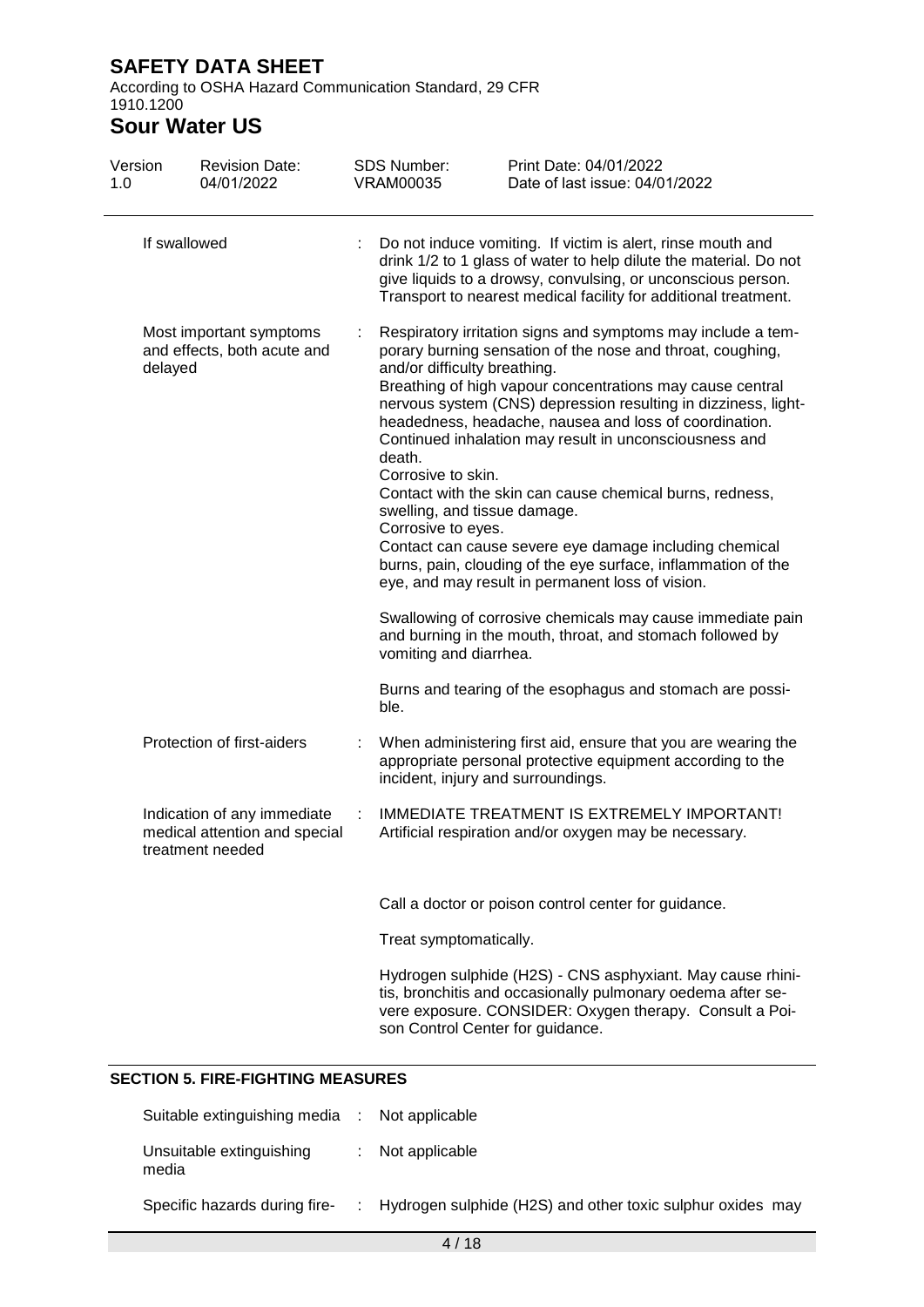According to OSHA Hazard Communication Standard, 29 CFR 1910.1200

# **Sour Water US**

| Version<br>1.0                                | <b>Revision Date:</b><br>04/01/2022                                             |   | <b>SDS Number:</b><br><b>VRAM00035</b>          | Print Date: 04/01/2022<br>Date of last issue: 04/01/2022                                                                                                                                                                                                                                                                                                                                                                                                                                                                                                                                                                                                                                                                                                                                                                                                                                                                               |  |  |  |
|-----------------------------------------------|---------------------------------------------------------------------------------|---|-------------------------------------------------|----------------------------------------------------------------------------------------------------------------------------------------------------------------------------------------------------------------------------------------------------------------------------------------------------------------------------------------------------------------------------------------------------------------------------------------------------------------------------------------------------------------------------------------------------------------------------------------------------------------------------------------------------------------------------------------------------------------------------------------------------------------------------------------------------------------------------------------------------------------------------------------------------------------------------------------|--|--|--|
|                                               | fighting                                                                        |   | sense of smell for warning.                     | be given off when this material is heated. Do not depend on                                                                                                                                                                                                                                                                                                                                                                                                                                                                                                                                                                                                                                                                                                                                                                                                                                                                            |  |  |  |
|                                               | Further information                                                             |   | Non-flammable liquid.                           |                                                                                                                                                                                                                                                                                                                                                                                                                                                                                                                                                                                                                                                                                                                                                                                                                                                                                                                                        |  |  |  |
| <b>SECTION 6. ACCIDENTAL RELEASE MEASURES</b> |                                                                                 |   |                                                 |                                                                                                                                                                                                                                                                                                                                                                                                                                                                                                                                                                                                                                                                                                                                                                                                                                                                                                                                        |  |  |  |
|                                               | Personal precautions, protec- :<br>tive equipment and emer-<br>gency procedures |   | Do not breathe mists, aerosols.                 |                                                                                                                                                                                                                                                                                                                                                                                                                                                                                                                                                                                                                                                                                                                                                                                                                                                                                                                                        |  |  |  |
|                                               | Environmental precautions                                                       | ÷ |                                                 | Take measures to minimise the effects on groundwater.<br>Contain residual material at affected sites to prevent material<br>from entering drains (sewers), ditches, and waterways.<br>Prevent from spreading or entering into drains, ditches or riv-<br>ers by using sand, earth, or other appropriate barriers.                                                                                                                                                                                                                                                                                                                                                                                                                                                                                                                                                                                                                      |  |  |  |
|                                               | Methods and materials for<br>containment and cleaning up                        | ÷ |                                                 | For small liquid spills (< 1 drum), transfer by mechanical<br>means to a labeled, sealable container for product recovery or<br>safe disposal. Allow residues to evaporate or soak up with an<br>appropriate absorbent material and dispose of safely. Remove<br>contaminated soil and dispose of safely.<br>For large liquid spills (> 1 drum), transfer by mechanical<br>means such as vacuum truck to a salvage tank for recovery or<br>safe disposal. Do not flush away residues with water. Retain<br>as contaminated waste. Allow residues to evaporate or soak<br>up with an appropriate absorbent material and dispose of<br>safely. Remove contaminated soil and dispose of safely<br>Prevent from spreading or entering into drains, ditches or riv-<br>ers by using sand, earth, or other appropriate barriers.<br>Avoid contact with skin, eyes and clothing.<br>Observe all relevant local and international regulations. |  |  |  |
|                                               |                                                                                 |   |                                                 | Evacuate the area of all non-essential personnel.<br>Ventilate contaminated area thoroughly.                                                                                                                                                                                                                                                                                                                                                                                                                                                                                                                                                                                                                                                                                                                                                                                                                                           |  |  |  |
|                                               | <b>Additional advice</b>                                                        |   | this Safety Data Sheet.<br>cannot be contained. | For guidance on selection of personal protective equipment<br>see Chapter 8 of this Safety Data Sheet.<br>Notify authorities if any exposure to the general public or the<br>environment occurs or is likely to occur.<br>For guidance on disposal of spilled material see Chapter 13 of<br>Local authorities should be advised if significant spillages                                                                                                                                                                                                                                                                                                                                                                                                                                                                                                                                                                               |  |  |  |
|                                               |                                                                                 |   | (800) 424-8802.                                 | This material is covered by EPA's Comprehensive Environ-<br>mental Response, Compensation and Liability Act (CERCLA)<br>Petroleum Exclusion. Therefore, releases to the environment<br>may not be reportable under CERCLA.<br>U.S. regulations may require reporting releases of this materi-<br>al to the environment which exceed the reportable quantity<br>(refer to Chapter 15) to the National Response Center at                                                                                                                                                                                                                                                                                                                                                                                                                                                                                                                |  |  |  |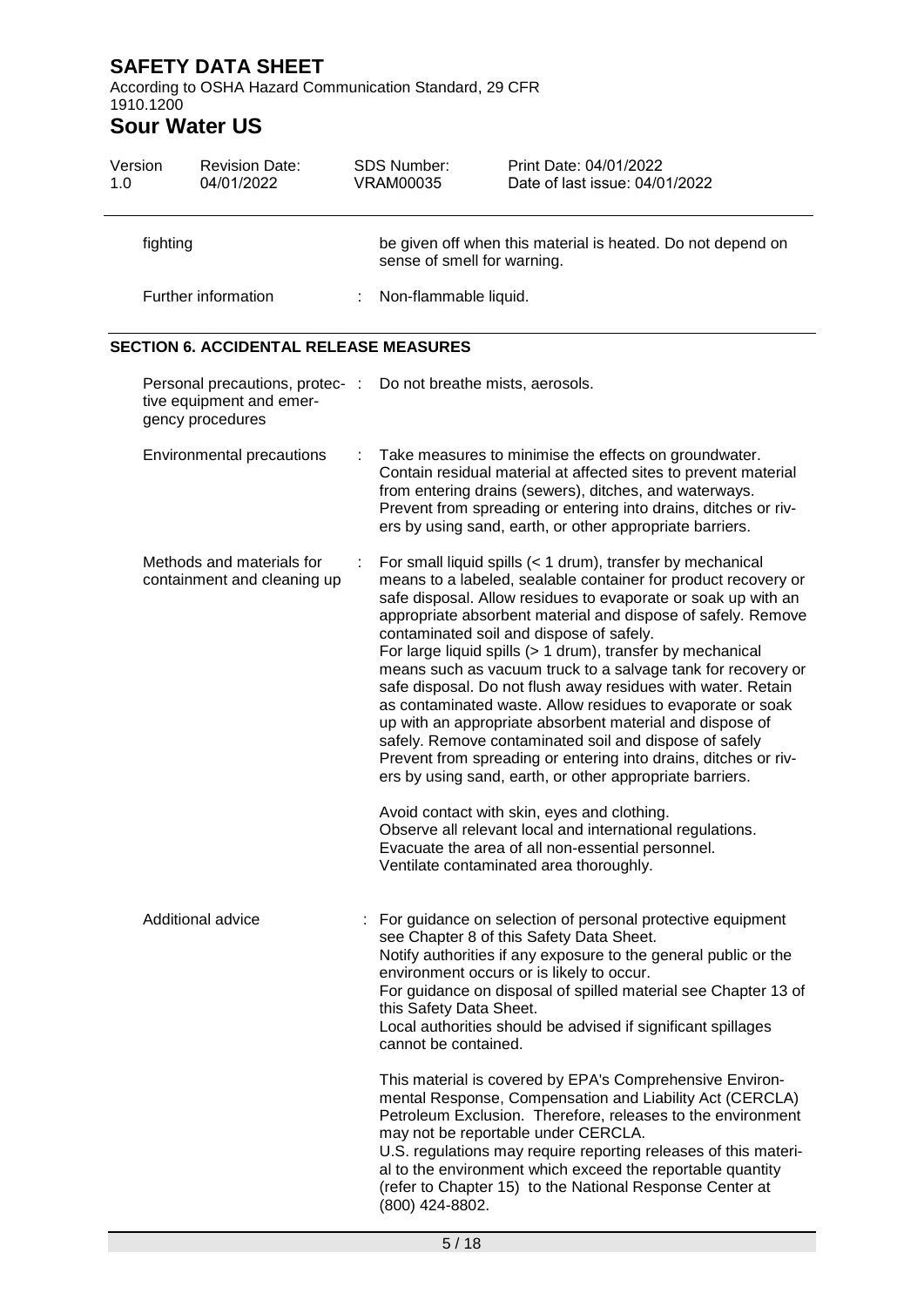According to OSHA Hazard Communication Standard, 29 CFR 1910.1200

## **Sour Water US**

| Version<br>1.0 | <b>Revision Date:</b><br>04/01/2022           | <b>SDS Number:</b><br><b>VRAM00035</b> | Print Date: 04/01/2022<br>Date of last issue: 04/01/2022                                                                                                                                                                                                                                                                                                                                                                            |
|----------------|-----------------------------------------------|----------------------------------------|-------------------------------------------------------------------------------------------------------------------------------------------------------------------------------------------------------------------------------------------------------------------------------------------------------------------------------------------------------------------------------------------------------------------------------------|
|                |                                               | 8802.                                  | Under Section 311 of the Clean Water Act (CWA) this material<br>is considered an oil. As such, spills into surface waters must<br>be reported to the National Response Center at (800) 424-                                                                                                                                                                                                                                         |
|                | <b>SECTION 7. HANDLING AND STORAGE</b>        |                                        |                                                                                                                                                                                                                                                                                                                                                                                                                                     |
|                | <b>Technical measures</b>                     | material.<br>Prevent spillages.        | Avoid breathing of or direct contact with material. Only use in<br>well ventilated areas. Wash thoroughly after handling. For<br>guidance on selection of personal protective equipment see<br>Chapter 8 of this Safety Data Sheet.<br>Use the information in this data sheet as input to a risk as-<br>sessment of local circumstances to help determine appropri-<br>ate controls for safe handling, storage and disposal of this |
|                | Advice on safe handling                       |                                        | Avoid prolonged or repeated contact with skin.<br>When using do not eat or drink.<br>Earth all equipment.<br>Use local exhaust ventilation if there is risk of inhalation of<br>vapours, mists or aerosols.                                                                                                                                                                                                                         |
|                |                                               |                                        | The inherent toxic and olfactory (sense of smell) fatiguing<br>properties of hydrogen sulphide require that air monitoring<br>alarms be used if concentrations are expected to reach harm-<br>ful levels such as in enclosed spaces, heated transport ves-<br>sels and spill or leak situations. If the air concentration ex-<br>ceeds 10 ppm, the area should be evacuated unless respira-<br>tory protection is in use.           |
|                |                                               |                                        | Hydrogen sulphide (H2S) and other toxic sulphur oxides may<br>be given off when this material is heated. Do not depend on<br>sense of smell for warning.                                                                                                                                                                                                                                                                            |
|                | Avoidance of contact                          | Not applicable                         |                                                                                                                                                                                                                                                                                                                                                                                                                                     |
|                | <b>Product Transfer</b>                       |                                        | Keep containers closed when not in use. Even when the<br>product is not itself flammable, such vapours may be present<br>as a result of operations involving a previously handled prod-<br>uct, or faulty vapour recovery systems.                                                                                                                                                                                                  |
|                | Further information on stor-<br>age stability | Tank storage:                          | Drum and small container storage:<br>Drums should be stacked to a maximum of 3 high.<br>Use properly labeled and closable containers.<br>Tanks must be specifically designed for use with this product.<br>Bulk storage tanks should be diked (bunded).<br>Refer to section 15 for any additional specific legislation cov-<br>ering the packaging and storage of this product.                                                     |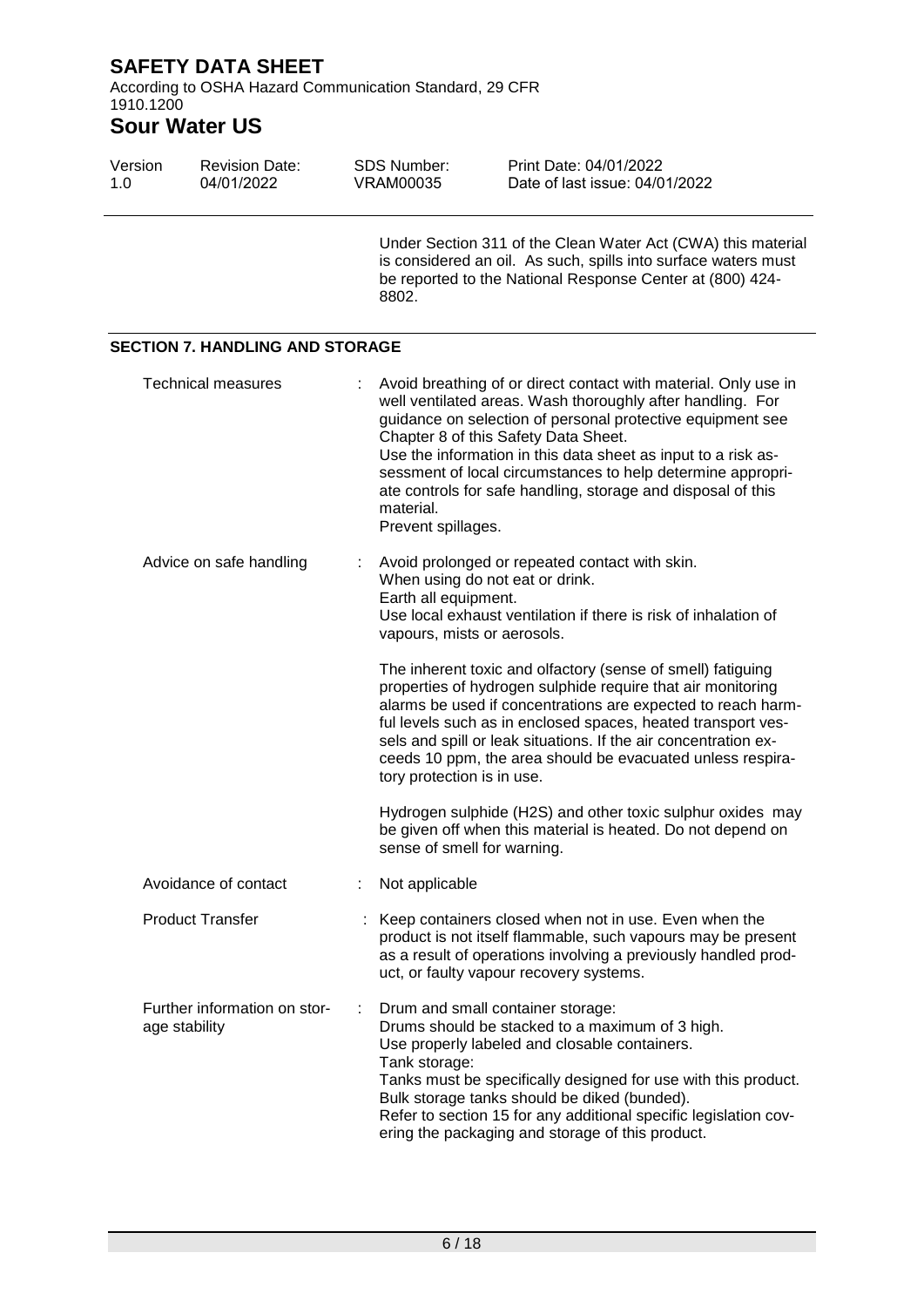According to OSHA Hazard Communication Standard, 29 CFR 1910.1200

## **Sour Water US**

| Version<br>1.0 | <b>Revision Date:</b><br>04/01/2022 | <b>SDS Number:</b><br>VRAM00035 | Print Date: 04/01/2022<br>Date of last issue: 04/01/2022                                                                                                                                    |
|----------------|-------------------------------------|---------------------------------|---------------------------------------------------------------------------------------------------------------------------------------------------------------------------------------------|
|                | Packaging material                  | manufacturer.                   | Suitable material: For containers and container linings, use<br>materials specifically approved for use with this product.<br>Unsuitable material: Compatibility should be checked with the |
|                | Specific use(s)                     | $:$ Not applicable.             |                                                                                                                                                                                             |

### **SECTION 8. EXPOSURE CONTROLS AND PERSONAL PROTECTION**

| Components       | CAS-No.                             | Value type  | Control parame-                                                      | <b>Basis</b> |
|------------------|-------------------------------------|-------------|----------------------------------------------------------------------|--------------|
|                  |                                     | (Form of    | ters / Permissible                                                   |              |
|                  |                                     | exposure)   | concentration                                                        |              |
| Hydrogen sulfide | 7783-06-4                           | <b>TWA</b>  | 5 ppm                                                                | 2009/161/EU  |
|                  |                                     |             | $7$ mg/m $3$                                                         |              |
|                  |                                     |             | Further information: This value is for information where there is no |              |
|                  | national limit value available.     |             |                                                                      |              |
| Hydrogen sulfide |                                     | <b>STEL</b> | 10 ppm                                                               | 2009/161/EU  |
|                  |                                     |             | 14 mg/m3                                                             |              |
|                  |                                     |             | Further information: This value is for information where there is no |              |
|                  | national limit value available.     |             |                                                                      |              |
| Hydrogen sulfide |                                     | <b>TWA</b>  | 1 ppm                                                                | <b>ACGIH</b> |
|                  |                                     |             | Further information: Central Nervous System impairment, Upper        |              |
|                  | <b>Respiratory Tract irritation</b> |             |                                                                      |              |
| Hydrogen sulfide |                                     | <b>STEL</b> | 5 ppm                                                                | <b>ACGIH</b> |
|                  |                                     |             | Further information: Central Nervous System impairment, Upper        |              |
|                  | <b>Respiratory Tract irritation</b> |             |                                                                      |              |
| Hydrogen sulfide |                                     | <b>CEIL</b> | 20 ppm                                                               | OSHA Z-2     |
| Hydrogen sulfide |                                     | Peak        | 50 ppm                                                               | OSHA Z-2     |
|                  |                                     |             | (10 minutes once                                                     |              |
|                  |                                     |             | only if no other                                                     |              |
|                  |                                     |             | measured expo-                                                       |              |
|                  |                                     |             | sure occurs)                                                         |              |
| Hydrogen sulfide |                                     | <b>TWA</b>  | 1 ppm                                                                | <b>ACGIH</b> |
| Hydrogen sulfide |                                     | <b>STEL</b> | 5 ppm                                                                | <b>ACGIH</b> |
| Ammonia          | 7664-41-7                           | <b>TWA</b>  | 50 ppm                                                               | OSHA Z-1     |
|                  |                                     |             | 35 mg/m3                                                             |              |
| Ammonia          |                                     | <b>TWA</b>  | 25 ppm                                                               | <b>ACGIH</b> |
|                  |                                     |             | (Ammonia)                                                            |              |
| Ammonia          |                                     | <b>STEL</b> | 35 ppm                                                               | <b>ACGIH</b> |
|                  |                                     |             | (Ammonia)                                                            |              |

#### **Components with workplace control parameters**

#### **Biological occupational exposure limits**

No biological limit allocated.

#### **Monitoring Methods**

Monitoring of the concentration of substances in the breathing zone of workers or in the general workplace may be required to confirm compliance with an OEL and adequacy of exposure controls. For some substances biological monitoring may also be appropriate.

Validated exposure measurement methods should be applied by a competent person and sam-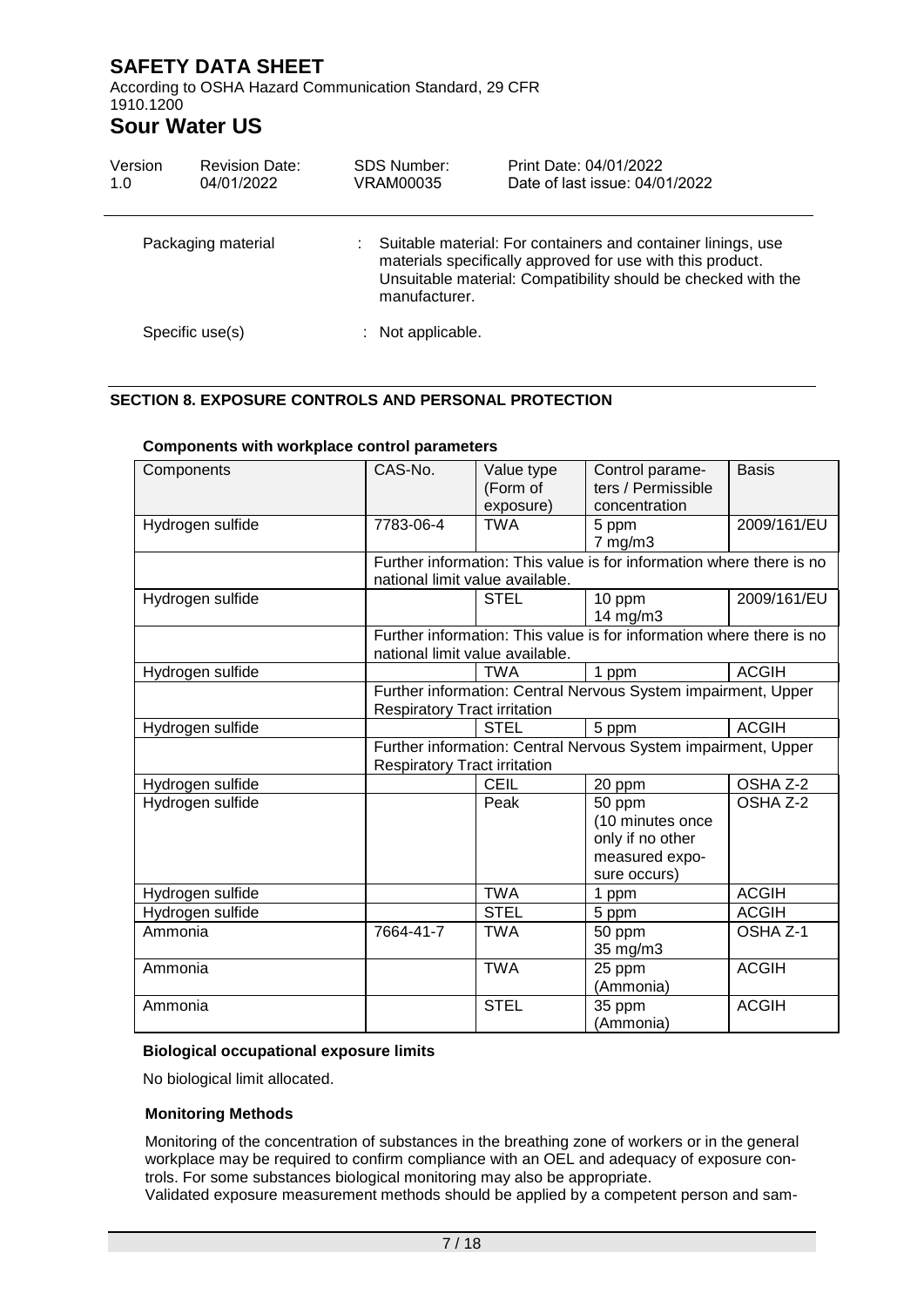According to OSHA Hazard Communication Standard, 29 CFR 1910.1200

### **Sour Water US**

| Version | <b>Revision Date:</b> | <b>SDS Number:</b> | Print Date: 04/01/2022         |
|---------|-----------------------|--------------------|--------------------------------|
| 1.0     | 04/01/2022            | VRAM00035          | Date of last issue: 04/01/2022 |

ples analysed by an accredited laboratory. Examples of sources of recommended exposure measurement methods are given below or contact the supplier. Further national methods may be available. National Institute of Occupational Safety and Health (NIOSH), USA: Manual of Analytical Methods http://www.cdc.gov/niosh/ Occupational Safety and Health Administration (OSHA), USA: Sampling and Analytical Methods http://www.osha.gov/ Health and Safety Executive (HSE), UK: Methods for the Determination of Hazardous Substances http://www.hse.gov.uk/ Institut für Arbeitsschutz Deutschen Gesetzlichen Unfallversicherung (IFA) , Germany http://www.dguv.de/inhalt/index.jsp L'Institut National de Recherche et de Securité, (INRS), France http://www.inrs.fr/accueil **Engineering measures** : The level of protection and types of controls necessary will vary depending upon potential exposure conditions. Select controls based on a risk assessment of local circumstances. Appropriate measures include: Use sealed systems as far as possible. Local exhaust ventilation is recommended. Eye washes and showers for emergency use. General Information: Always observe good personal hygiene measures, such as washing hands after handling the material and before eating, drinking, and/or smoking. Routinely wash work clothing and protective equipment to remove contaminants. Discard contaminated clothing and footwear that cannot be cleaned. Practice good housekeeping. Define procedures for safe handling and maintenance of controls. Educate and train workers in the hazards and control measures relevant to normal activities associated with this product. Ensure appropriate selection, testing and maintenance of equipment used to control exposure, e.g. personal protective equipment, local exhaust ventilation. Do not ingest. If swallowed then seek immediate medical assistance. **Personal protective equipment** Respiratory protection : If engineering controls do not maintain airborne concentrations to a level which is adequate to protect worker health, select respiratory protection equipment suitable for the specific conditions of use and meeting relevant legislation. Check with respiratory protective equipment suppliers.

Where air-filtering respirators are unsuitable (e.g. airborne concentrations are high, risk of oxygen deficiency, confined space) use appropriate positive pressure Breathing Apparatus.

All respiratory protection equipment and use must be in accordance with local regulations.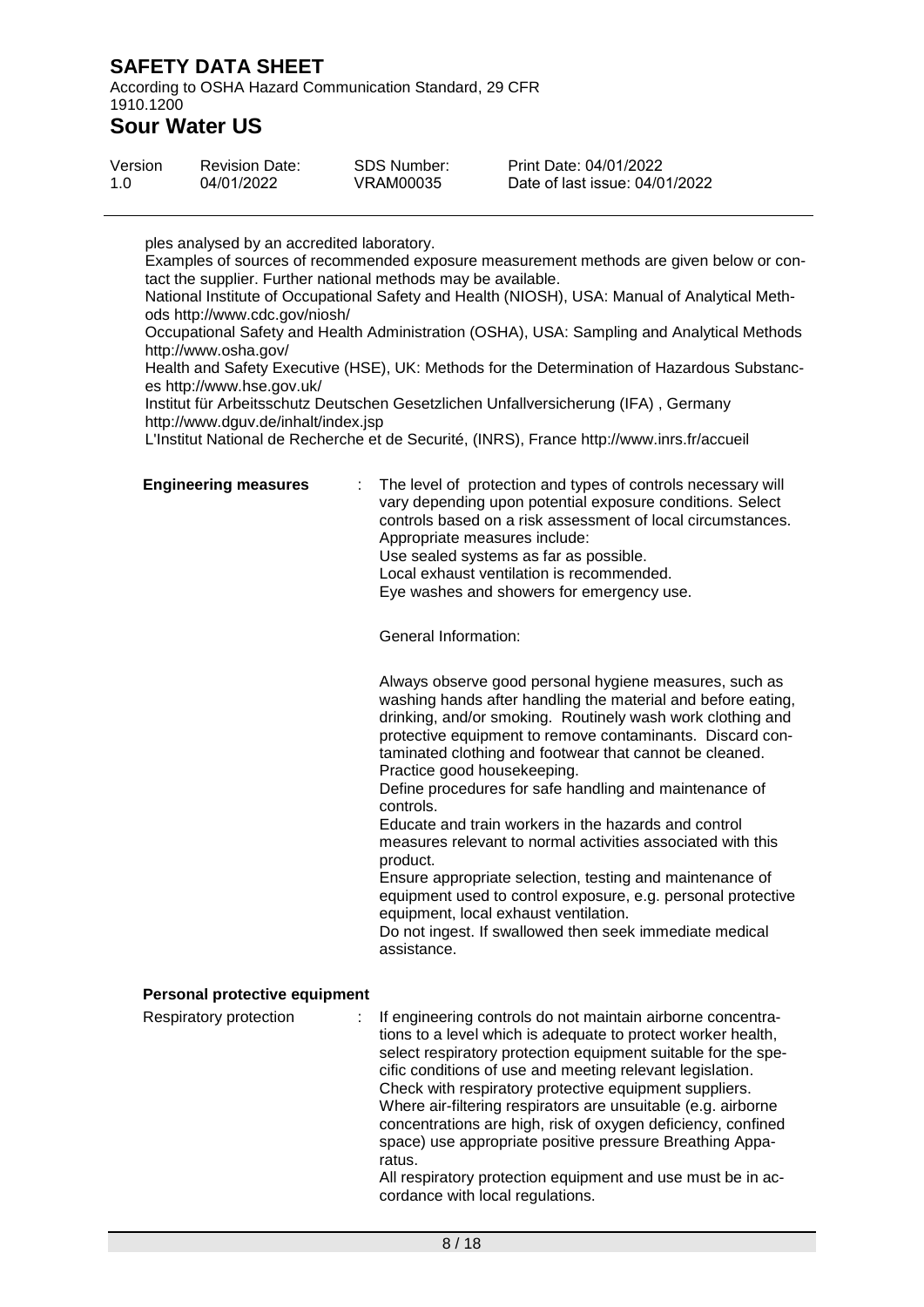According to OSHA Hazard Communication Standard, 29 CFR 1910.1200

## **Sour Water US**

| Version<br>1.0 | <b>Revision Date:</b><br>04/01/2022 | SDS Number:<br><b>VRAM00035</b> | Print Date: 04/01/2022<br>Date of last issue: 04/01/2022                                                                                                                                                                                                                                                                                                                                                                                                                                                                                                                                                                                                                                                                                                                                                                                                                                                                                                                                                                                                                                                                                                                                                                                                                                                                                                                                                                                                                                                                                                                                                                                                                                   |
|----------------|-------------------------------------|---------------------------------|--------------------------------------------------------------------------------------------------------------------------------------------------------------------------------------------------------------------------------------------------------------------------------------------------------------------------------------------------------------------------------------------------------------------------------------------------------------------------------------------------------------------------------------------------------------------------------------------------------------------------------------------------------------------------------------------------------------------------------------------------------------------------------------------------------------------------------------------------------------------------------------------------------------------------------------------------------------------------------------------------------------------------------------------------------------------------------------------------------------------------------------------------------------------------------------------------------------------------------------------------------------------------------------------------------------------------------------------------------------------------------------------------------------------------------------------------------------------------------------------------------------------------------------------------------------------------------------------------------------------------------------------------------------------------------------------|
|                |                                     |                                 | Respirator selection, use and maintenance should be in ac-<br>cordance with the requirements of the OSHA Respiratory<br>Protection Standard, 29 CFR 1910.134.                                                                                                                                                                                                                                                                                                                                                                                                                                                                                                                                                                                                                                                                                                                                                                                                                                                                                                                                                                                                                                                                                                                                                                                                                                                                                                                                                                                                                                                                                                                              |
|                |                                     |                                 | Always wear a self-contained breathing apparatus or full-face<br>airline respirator when using this chemical.                                                                                                                                                                                                                                                                                                                                                                                                                                                                                                                                                                                                                                                                                                                                                                                                                                                                                                                                                                                                                                                                                                                                                                                                                                                                                                                                                                                                                                                                                                                                                                              |
|                |                                     |                                 | In areas where hydrogen sulphide vapours may accumulate,<br>a positive-pressure air-supplied respirator is advised.                                                                                                                                                                                                                                                                                                                                                                                                                                                                                                                                                                                                                                                                                                                                                                                                                                                                                                                                                                                                                                                                                                                                                                                                                                                                                                                                                                                                                                                                                                                                                                        |
|                | Hand protection<br>Remarks          | suitable.                       | Where hand contact with the product may occur the use of<br>gloves approved to relevant standards (e.g. Europe: EN374,<br>US: F739, AS/NZS:2161) made from the following materials<br>may provide suitable chemical protection: When prolonged or<br>frequent repeated contact occurs, Nitrile gloves may be suit-<br>able. (Breakthrough time of > 240 minutes.) For incidental<br>contact/splash protection Neoprene, PVC gloves may be<br>For continuous contact we recommend gloves with break-<br>through time of more than 240 minutes with preference for ><br>480 minutes where suitable gloves can be identified. For<br>short-term/splash protection we recommend the same, but<br>recognize that suitable gloves offering this level of protection<br>may not be available and in this case a lower breakthrough<br>time maybe acceptable so long as appropriate maintenance<br>and replacement regimes are followed. Glove thickness is not<br>a good predictor of glove resistance to a chemical as it is<br>dependent on the exact composition of the glove material.<br>Glove thickness should be typically greater than 0.35 mm<br>depending on the glove make and model.<br>Suitability and durability of a glove is dependent on usage,<br>e.g. frequency and duration of contact, chemical resistance of<br>glove material, dexterity. Always seek advice from glove sup-<br>pliers. Contaminated gloves should be replaced. Personal<br>hygiene is a key element of effective hand care. Gloves must<br>only be worn on clean hands. After using gloves, hands<br>should be washed and dried thoroughly. Application of a non-<br>perfumed moisturizer is recommended. |
|                | Eye protection                      | face shield with chin guard.    | Wear goggles for use against liquids and gas, combined with                                                                                                                                                                                                                                                                                                                                                                                                                                                                                                                                                                                                                                                                                                                                                                                                                                                                                                                                                                                                                                                                                                                                                                                                                                                                                                                                                                                                                                                                                                                                                                                                                                |
|                | Skin and body protection            |                                 | Where risk of splashing or in spillage clean up, use chemical<br>resistant one-piece overall with integral hood, chemical re-<br>sistant knee length boots and chemical resistant gloves. Oth-<br>erwise use chemical resistant apron and gauntlets.                                                                                                                                                                                                                                                                                                                                                                                                                                                                                                                                                                                                                                                                                                                                                                                                                                                                                                                                                                                                                                                                                                                                                                                                                                                                                                                                                                                                                                       |
|                | Protective measures                 |                                 | Personal protective equipment (PPE) should meet recom-<br>mended national standards. Check with PPE suppliers.                                                                                                                                                                                                                                                                                                                                                                                                                                                                                                                                                                                                                                                                                                                                                                                                                                                                                                                                                                                                                                                                                                                                                                                                                                                                                                                                                                                                                                                                                                                                                                             |
|                | Hygiene measures                    | age facilities are followed.    | Ensure that all local regulations regarding handling and stor-                                                                                                                                                                                                                                                                                                                                                                                                                                                                                                                                                                                                                                                                                                                                                                                                                                                                                                                                                                                                                                                                                                                                                                                                                                                                                                                                                                                                                                                                                                                                                                                                                             |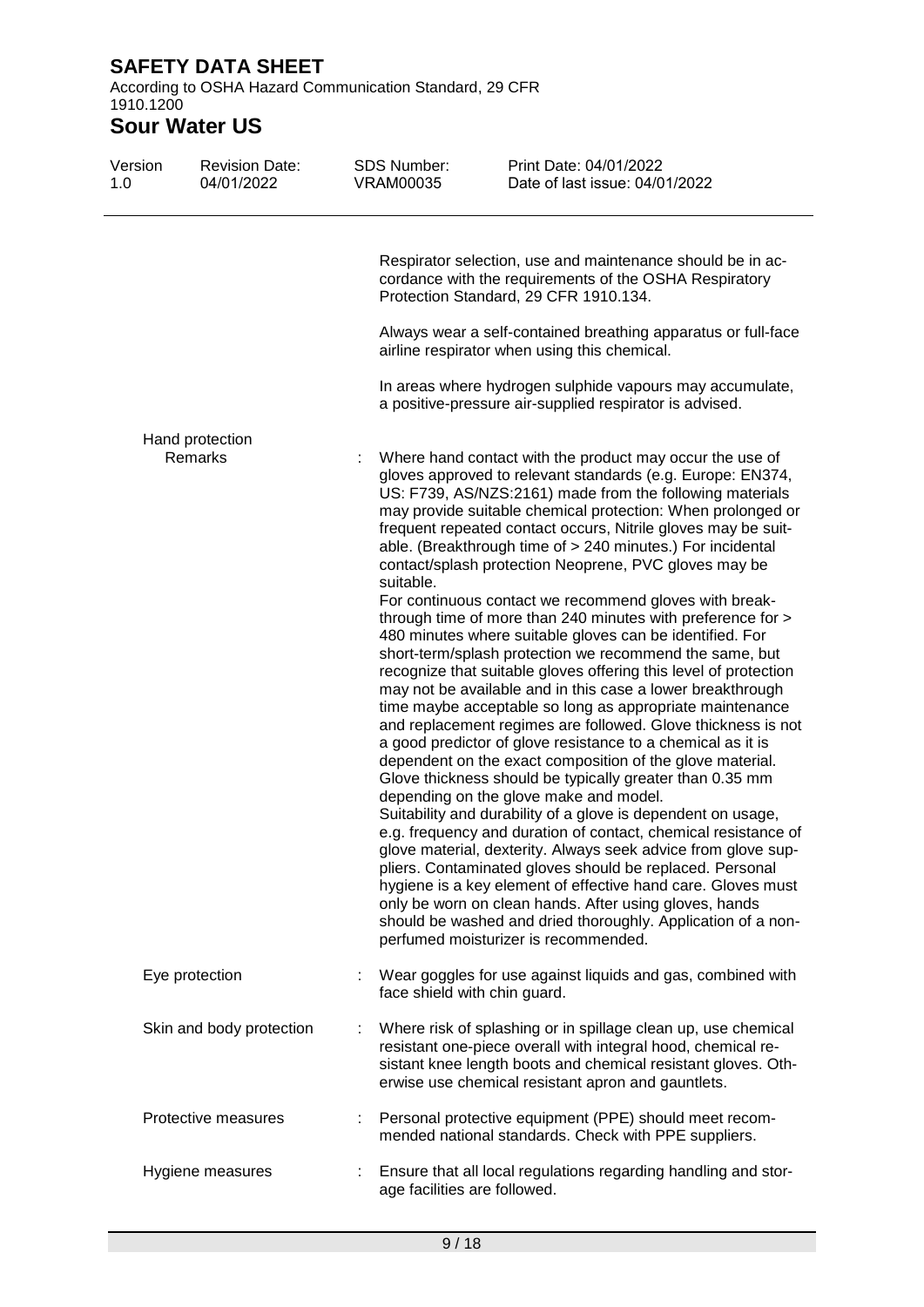According to OSHA Hazard Communication Standard, 29 CFR 1910.1200

## **Sour Water US**

| Version<br>1.0                                           | <b>Revision Date:</b><br>04/01/2022 | <b>SDS Number:</b><br>VRAM00035                 | Print Date: 04/01/2022<br>Date of last issue: 04/01/2022                                                                                                                                                                                                                                                                                                                                                                                                                                                                                                                                                                                                                                                              |
|----------------------------------------------------------|-------------------------------------|-------------------------------------------------|-----------------------------------------------------------------------------------------------------------------------------------------------------------------------------------------------------------------------------------------------------------------------------------------------------------------------------------------------------------------------------------------------------------------------------------------------------------------------------------------------------------------------------------------------------------------------------------------------------------------------------------------------------------------------------------------------------------------------|
|                                                          |                                     |                                                 |                                                                                                                                                                                                                                                                                                                                                                                                                                                                                                                                                                                                                                                                                                                       |
| <b>Environmental exposure controls</b><br>General advice |                                     | vapour.<br>ronmental legislation.<br>section 6. | : Local guidelines on emission limits for volatile substances<br>must be observed for the discharge of exhaust air containing<br>Minimise release to the environment. An environmental as-<br>sessment must be made to ensure compliance with local envi-<br>Information on accidental release measures are to be found in<br>Take appropriate measures to fulfil the requirements of rele-<br>vant environmental protection legislation. Avoid contamination<br>of the environment by following advice given in Chapter 6. If<br>necessary, prevent undissolved material from being dis-<br>charged to waste water. Waste water should be treated in a<br>municipal or industrial waste water treatment plant before |

discharge to surface water.

#### **SECTION 9. PHYSICAL AND CHEMICAL PROPERTIES**

| Appearance                                                                    | t. | liquid                                   |
|-------------------------------------------------------------------------------|----|------------------------------------------|
| Colour                                                                        | ÷  | off-white                                |
| Odour                                                                         |    | Odourless to faint odour of rotten eggs. |
| Odour Threshold                                                               |    | Data not available                       |
| pH                                                                            |    | Data not available                       |
| Melting point/freezing point                                                  | t. | Data not available                       |
| Initial boiling point and boiling $\therefore$ >= 100 °C / >= 212 °F<br>range |    |                                          |
| Flash point                                                                   |    | $>= 100 °C / = 212 °F$                   |
| Evaporation rate                                                              | ÷  | Data not available                       |
| Upper explosion limit / upper<br>flammability limit                           | ÷  | Data not available                       |
| Lower explosion limit / Lower : Data not available<br>flammability limit      |    |                                          |
| Vapour pressure                                                               | ÷  | Not applicable                           |
|                                                                               |    |                                          |
| Relative vapour density                                                       | ÷  | Data not available                       |
| Relative density                                                              | t  | Data not available                       |
| Density                                                                       |    | 1,000.0 kg/m3 (15.0 °C / 59.0 °F)        |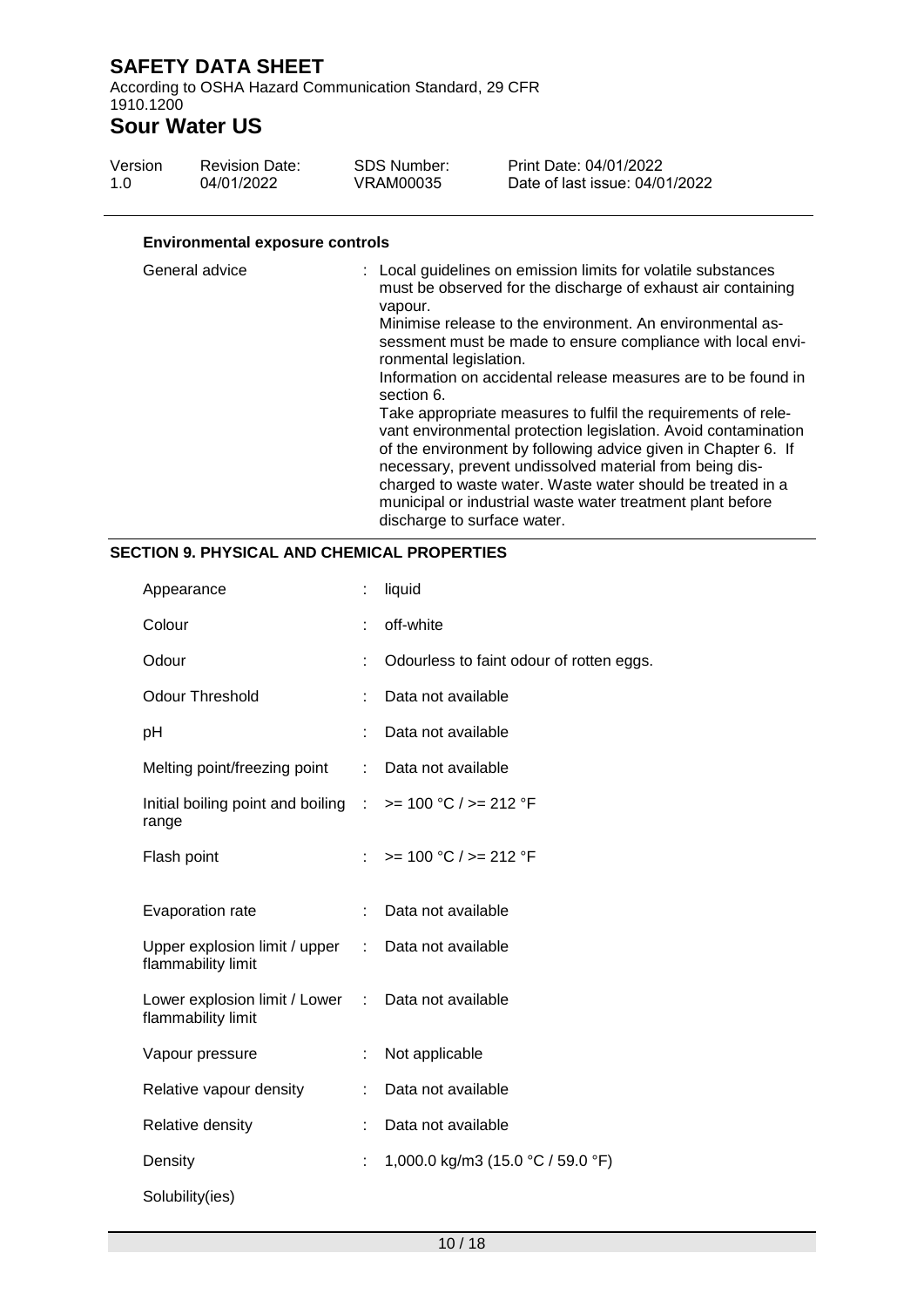According to OSHA Hazard Communication Standard, 29 CFR 1910.1200

## **Sour Water US**

| Version<br>1.0 | <b>Revision Date:</b><br>04/01/2022 |    | <b>SDS Number:</b><br>VRAM00035 | Print Date: 04/01/2022<br>Date of last issue: 04/01/2022  |
|----------------|-------------------------------------|----|---------------------------------|-----------------------------------------------------------|
|                | Water solubility                    |    | soluble                         |                                                           |
|                | Solubility in other solvents :      |    | Data not available              |                                                           |
| octanol/water  | Partition coefficient: n-           |    | Data not available              |                                                           |
|                | Auto-ignition temperature           |    | : Data not available            |                                                           |
|                | Decomposition temperature           | ÷. | Data not available              |                                                           |
| Viscosity      | Viscosity, kinematic                | ÷. | Not applicable                  |                                                           |
| Conductivity   |                                     | ÷  |                                 | This material is not expected to be a static accumulator. |

#### **SECTION 10. STABILITY AND REACTIVITY**

| Chemical stability                  | Stable under normal conditions of use.                                                                                                                                                                                                                                                                                        |
|-------------------------------------|-------------------------------------------------------------------------------------------------------------------------------------------------------------------------------------------------------------------------------------------------------------------------------------------------------------------------------|
| tions                               | Possibility of hazardous reac- : No hazardous reaction is expected when handled and stored<br>according to provisions                                                                                                                                                                                                         |
| Conditions to avoid                 | : Heat                                                                                                                                                                                                                                                                                                                        |
| Incompatible materials              | Not applicable                                                                                                                                                                                                                                                                                                                |
| Hazardous decomposition<br>products | : Hydrogen sulphide.                                                                                                                                                                                                                                                                                                          |
|                                     | Thermal decomposition is highly dependent on conditions. A<br>complex mixture of airborne solids, liquids and gases includ-<br>ing carbon monoxide, carbon dioxide, sulphur oxides and<br>unidentified organic compounds will be evolved when this<br>material undergoes combustion or thermal or oxidative degra-<br>dation. |

#### **SECTION 11. TOXICOLOGICAL INFORMATION**

Basis for assessment : Information given is based on product data, a knowledge of the components and the toxicology of similar products.Unless indicated otherwise, the data presented is representative of the product as a whole, rather than for individual component(s).

#### **Information on likely routes of exposure**

Skin and eye contact are the primary routes of exposure although exposure may occur through inhalation or following accidental ingestion.

#### **Acute toxicity**

#### **Product:**

Acute oral toxicity : LD 50 (Rat): > 2,000 mg/kg Remarks: Low toxicity: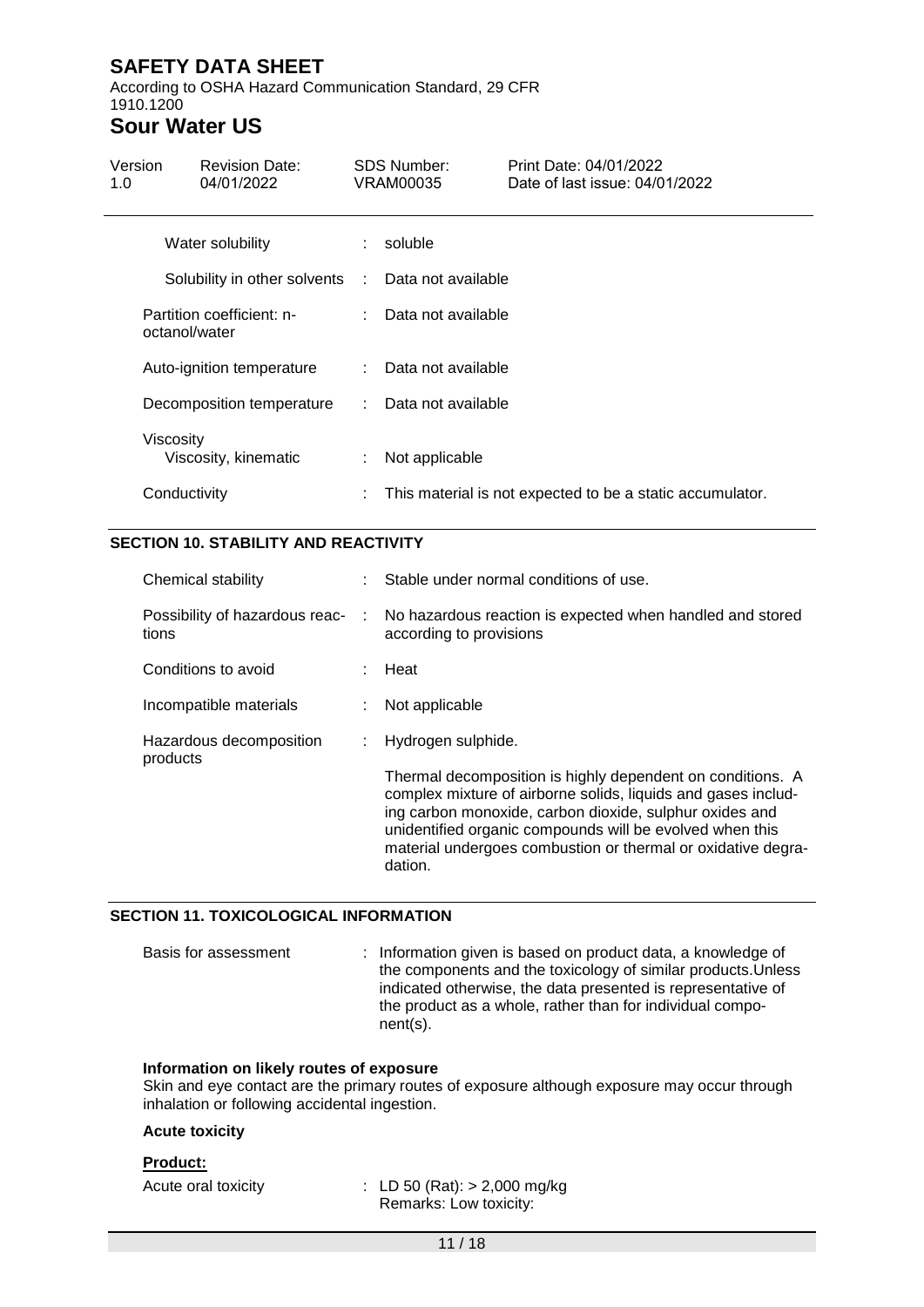According to OSHA Hazard Communication Standard, 29 CFR 1910.1200

## **Sour Water US**

| Version<br>1.0  | <b>Revision Date:</b><br>04/01/2022                                                             |   | <b>SDS Number:</b><br><b>VRAM00035</b>                           | Print Date: 04/01/2022<br>Date of last issue: 04/01/2022                                      |
|-----------------|-------------------------------------------------------------------------------------------------|---|------------------------------------------------------------------|-----------------------------------------------------------------------------------------------|
|                 |                                                                                                 |   |                                                                  | Based on available data, the classification criteria are not met.                             |
|                 | Acute inhalation toxicity                                                                       |   | : LC 50 (Rat): $>0.5 - < =2.0$<br>Exposure time: 4 h<br>Sulfide) | Remarks: Highly toxic and may be fatal if inhaled. (Hydrogen                                  |
|                 | Acute dermal toxicity                                                                           |   | : LD 50 (Rabbit): $> 2,000$ mg/kg<br>Remarks: Low toxicity:      | Based on available data, the classification criteria are not met.                             |
|                 | <b>Skin corrosion/irritation</b>                                                                |   |                                                                  |                                                                                               |
| <b>Product:</b> |                                                                                                 |   |                                                                  |                                                                                               |
|                 | Remarks: Causes severe burns.                                                                   |   |                                                                  |                                                                                               |
|                 | Serious eye damage/eye irritation                                                               |   |                                                                  |                                                                                               |
| <b>Product:</b> |                                                                                                 |   |                                                                  |                                                                                               |
|                 | Remarks: Causes serious eye damage.                                                             |   |                                                                  |                                                                                               |
|                 | Remarks: Irritating to eyes. (Hydrogen Sulfide)                                                 |   |                                                                  |                                                                                               |
|                 | Respiratory or skin sensitisation                                                               |   |                                                                  |                                                                                               |
| <b>Product:</b> |                                                                                                 |   |                                                                  |                                                                                               |
|                 | Remarks: Not a sensitiser.<br>Based on available data, the classification criteria are not met. |   |                                                                  |                                                                                               |
|                 | <b>Germ cell mutagenicity</b>                                                                   |   |                                                                  |                                                                                               |
| Product:        |                                                                                                 |   |                                                                  |                                                                                               |
|                 |                                                                                                 |   | fication criteria are not met.                                   | : Remarks: Not mutagenic., Based on available data, the classi-                               |
| sessment        | Germ cell mutagenicity-As-                                                                      |   | categories 1A/1B.                                                | This product does not meet the criteria for classification in                                 |
|                 | Carcinogenicity                                                                                 |   |                                                                  |                                                                                               |
| <b>Product:</b> |                                                                                                 |   |                                                                  |                                                                                               |
|                 |                                                                                                 |   |                                                                  | Remarks: Not a carcinogen., Based on available data, the classification criteria are not met. |
| ment            | Carcinogenicity - Assess-                                                                       | ÷ | categories 1A/1B.                                                | This product does not meet the criteria for classification in                                 |
| <b>IARC</b>     |                                                                                                 |   |                                                                  | No component of this product present at levels greater than or                                |

human carcinogen by IARC.

equal to 0.1% is identified as probable, possible or confirmed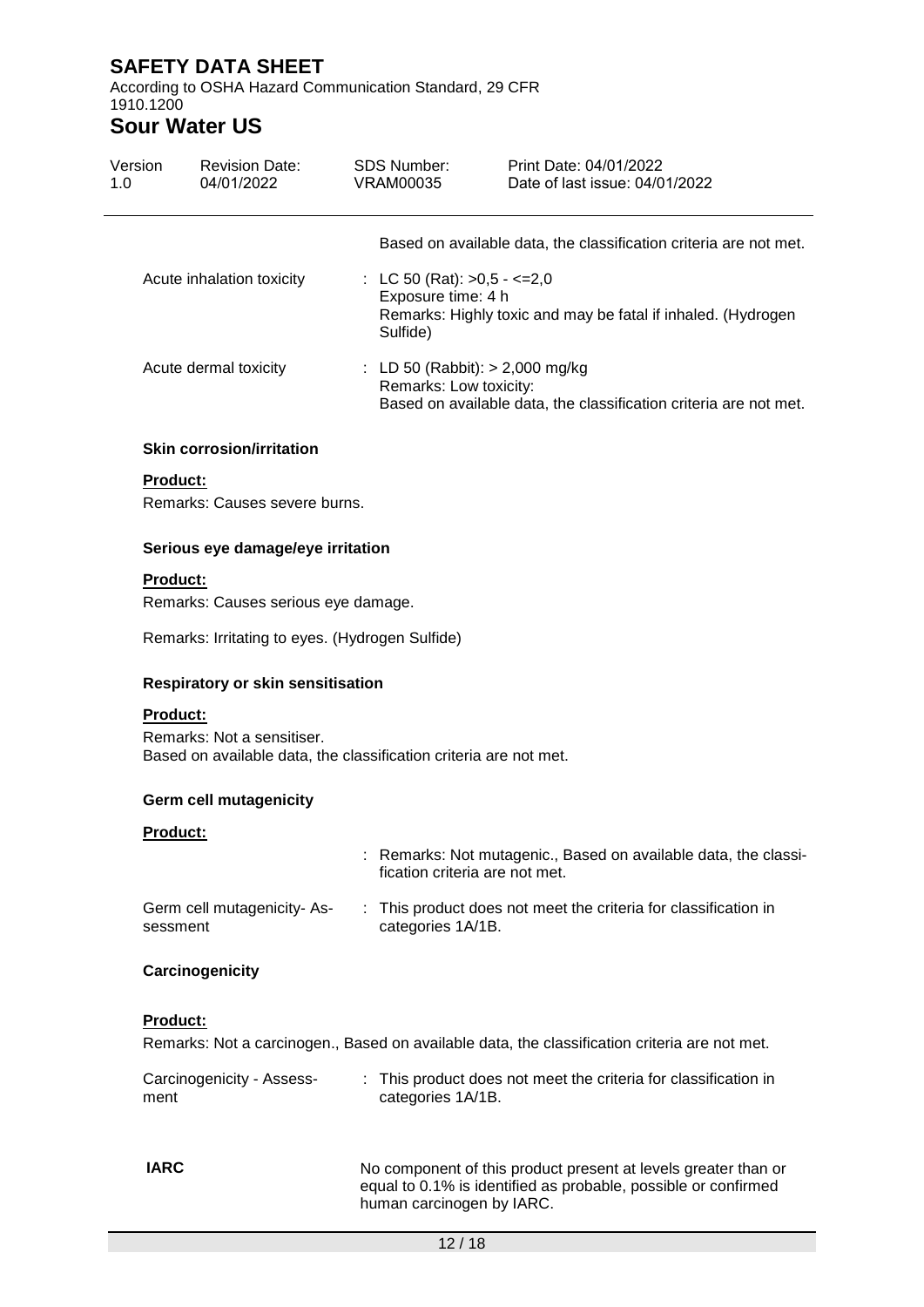According to OSHA Hazard Communication Standard, 29 CFR 1910.1200

### **Sour Water US**

| Version<br>1.0  | <b>Revision Date:</b><br>04/01/2022 | SDS Number:<br>VRAM00035 | Print Date: 04/01/2022<br>Date of last issue: 04/01/2022                                                                           |
|-----------------|-------------------------------------|--------------------------|------------------------------------------------------------------------------------------------------------------------------------|
| <b>OSHA</b>     |                                     |                          | No component of this product present at levels greater than or<br>equal to 0.1% is on OSHA's list of regulated carcinogens.        |
| <b>NTP</b>      |                                     | by NTP.                  | No component of this product present at levels greater than or<br>equal to 0.1% is identified as a known or anticipated carcinogen |
| <b>Product:</b> | <b>Reproductive toxicity</b>        |                          |                                                                                                                                    |
|                 |                                     | not met.                 | Remarks: Does not impair fertility., Not a developmental toxi-<br>cant., Based on available data, the classification criteria are  |
| sessment        | Reproductive toxicity - As-         | categories 1A/1B.        | : This product does not meet the criteria for classification in                                                                    |

#### **STOT - single exposure**

#### **Product:**

Remarks: Inhalation of vapours or mists cause irritation to the respiratory system. (Hydrogen Sulfide)

#### **STOT - repeated exposure**

#### **Product:**

Remarks: Low systemic toxicity on repeated exposure., Based on available data, the classification criteria are not met.

#### **Aspiration toxicity**

#### **Product:**

Not an aspiration hazard.

#### **Further information**

#### **Product:**

Remarks: Classifications by other authorities under varying regulatory frameworks may exist.

Remarks: H2S has a broad range of effects dependent on the airborne concentration and length of exposure: 0.02 ppm odour threshold, smell of rotten eggs; 10 ppm eye and respiratory tract irritation; 100 ppm coughing, headache, dizziness, nausea, eye irritation, loss of sense of smell in minutes; 200 ppm potential for pulmonary oedema after >20-30 minutes; 500 ppm loss of consciousness after short exposures, potential for respiratory arrest; >1000ppm immediate loss of consciousness, may lead rapidly to death, prompt cardiopulmonary resuscitation may be required. Do not depend on sense of smell for warning. H2S causes rapid olfactory fatigue (deadens sense of smell). There is no evidence that H2S will accumulate in the body tissue after repeated exposure.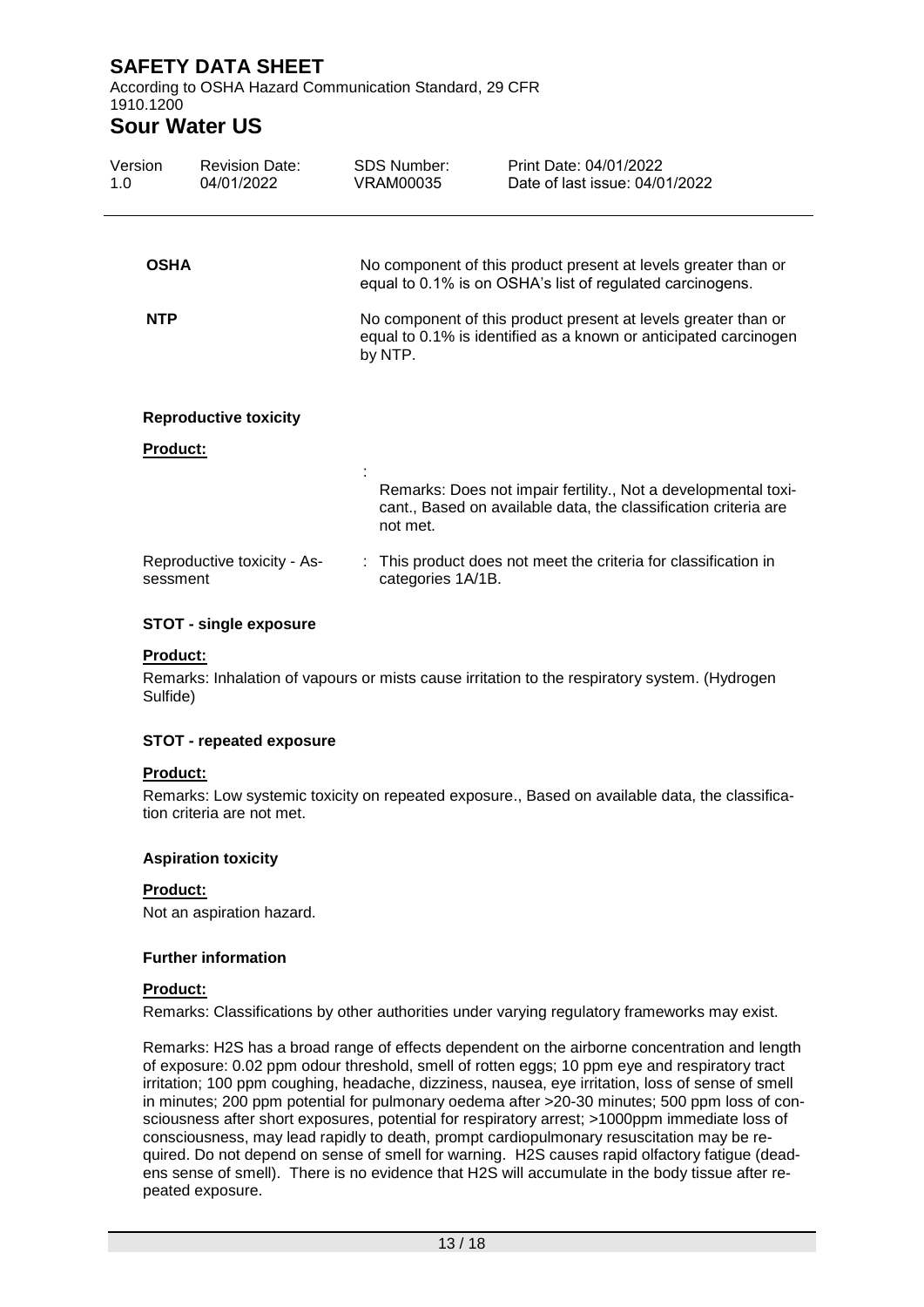According to OSHA Hazard Communication Standard, 29 CFR 1910.1200

# **Sour Water US**

| Version | <b>Revision Date:</b> | SDS Number: | Print Date: 04/01/2022         |
|---------|-----------------------|-------------|--------------------------------|
| 1.0     | 04/01/2022            | VRAM00035   | Date of last issue: 04/01/2022 |

#### **SECTION 12. ECOLOGICAL INFORMATION**

| Basis for assessment                                                             |    | : Incomplete ecotoxicological data are available for this product.<br>The information given below is based partly on a knowledge of<br>the components and the ecotoxicology of similar products.<br>Unless indicated otherwise, the data presented is representa-<br>tive of the product as a whole, rather than for individual com-<br>ponent(s). |
|----------------------------------------------------------------------------------|----|----------------------------------------------------------------------------------------------------------------------------------------------------------------------------------------------------------------------------------------------------------------------------------------------------------------------------------------------------|
| <b>Ecotoxicity</b>                                                               |    |                                                                                                                                                                                                                                                                                                                                                    |
| <b>Product:</b><br>Toxicity to fish (Acute toxici-<br>ty)                        |    | <b>Remarks: Toxic</b><br>LL/EL/IL50 $> 1$ <= 10 mg/l                                                                                                                                                                                                                                                                                               |
| Toxicity to daphnia and other :<br>aquatic invertebrates (Acute<br>toxicity)     |    | <b>Remarks: Toxic</b><br>LL/EL/IL50 $> 1 \le$ 10 mg/l                                                                                                                                                                                                                                                                                              |
| Toxicity to algae (Acute tox-<br>icity)                                          |    | <b>Remarks: Toxic</b><br>$LL/EL/IL50 > 1 \le 10$ mg/l                                                                                                                                                                                                                                                                                              |
| Toxicity to fish (Chronic tox-<br>icity)                                         |    | : Remarks: Data not available                                                                                                                                                                                                                                                                                                                      |
| Toxicity to daphnia and other :<br>aquatic invertebrates (Chron-<br>ic toxicity) |    | Remarks: Data not available                                                                                                                                                                                                                                                                                                                        |
| Toxicity to microorganisms<br>(Acute toxicity)                                   |    | <b>Remarks: Toxic</b><br>$LL/EL/IL50 > 1 \le 10$ mg/l                                                                                                                                                                                                                                                                                              |
| <b>Persistence and degradability</b>                                             |    |                                                                                                                                                                                                                                                                                                                                                    |
| Product:<br>Biodegradability                                                     |    | Remarks: Major constituents are inherently biodegradable.                                                                                                                                                                                                                                                                                          |
| <b>Bioaccumulative potential</b>                                                 |    |                                                                                                                                                                                                                                                                                                                                                    |
| Product:<br><b>Bioaccumulation</b>                                               | ÷. | Remarks: Does not bioaccumulate significantly.                                                                                                                                                                                                                                                                                                     |
| <b>Mobility in soil</b>                                                          |    |                                                                                                                                                                                                                                                                                                                                                    |
| Product:<br>Mobility                                                             |    | Remarks: Dissolves in water.                                                                                                                                                                                                                                                                                                                       |
| Other adverse effects<br>no data available                                       |    |                                                                                                                                                                                                                                                                                                                                                    |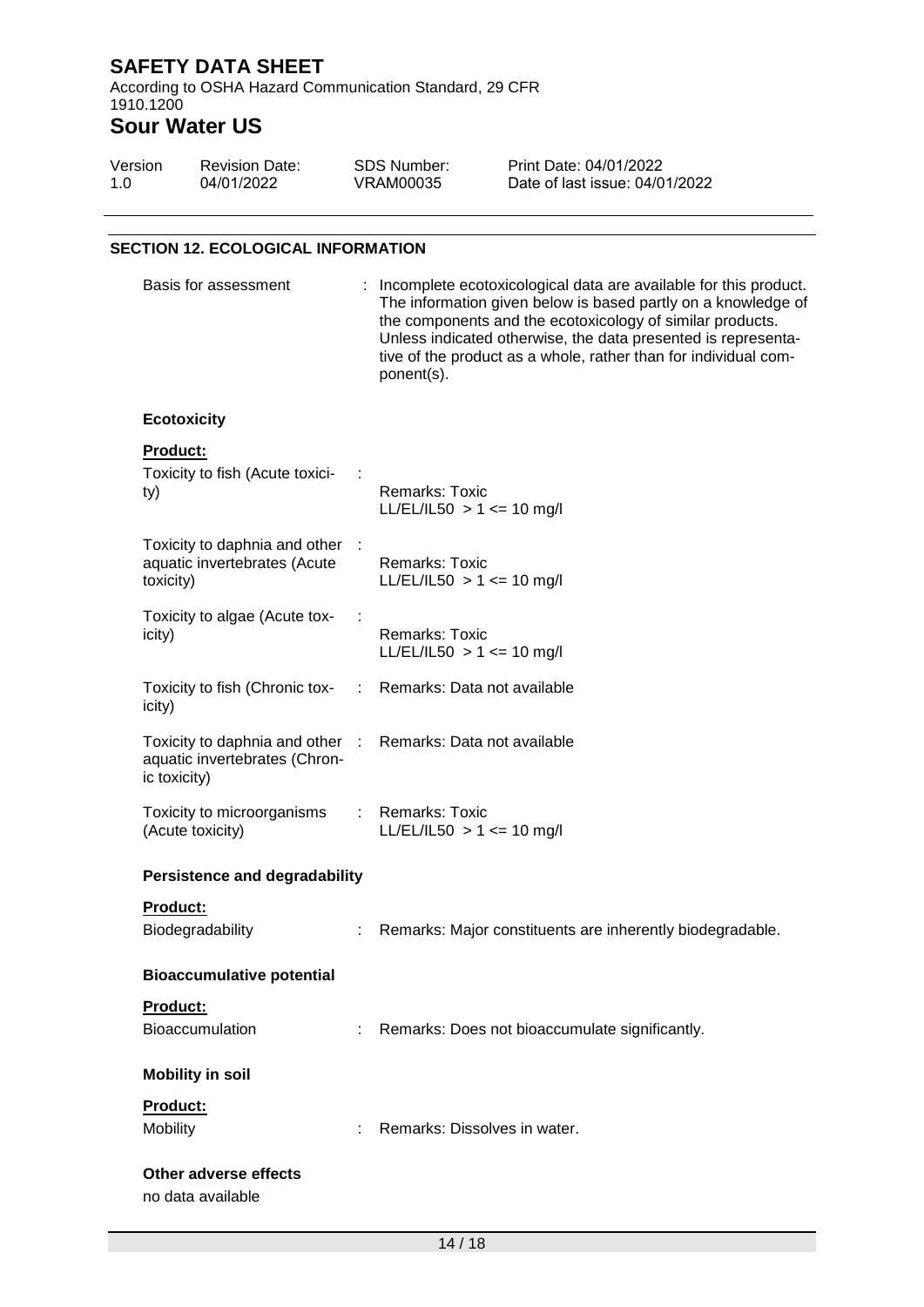According to OSHA Hazard Communication Standard, 29 CFR 1910.1200

# **Sour Water US**

| Version | <b>Revision Date:</b> | SDS Number: | Print Date: 04  |
|---------|-----------------------|-------------|-----------------|
| -1.0    | 04/01/2022            | VRAM00035   | Date of last is |

Print Data Data 2022 sue: 04/01/2022

#### **SECTION 13. DISPOSAL CONSIDERATIONS**

| <b>Disposal methods</b> |                                                                                                                                                                                                                                                                                                                                                                                                                                                         |
|-------------------------|---------------------------------------------------------------------------------------------------------------------------------------------------------------------------------------------------------------------------------------------------------------------------------------------------------------------------------------------------------------------------------------------------------------------------------------------------------|
| Waste from residues     | : Recover or recycle if possible.<br>It is the responsibility of the waste generator to determine the<br>toxicity and physical properties of the material generated to<br>determine the proper waste classification and disposal meth-<br>ods in compliance with applicable regulations.<br>Do not dispose into the environment, in drains or in water<br>courses<br>Do not dispose of tank water bottoms by allowing them to<br>drain into the ground. |
|                         | Waste arising from a spillage or tank cleaning should be dis-<br>posed of in accordance with prevailing regulations, preferably<br>to a recognised collector or contractor. The competence of the<br>collector or contractor should be established beforehand.                                                                                                                                                                                          |
| Contaminated packaging  | : Send to drum recoverer or metal reclaimer.<br>Drain container thoroughly.<br>Do not pollute the soil, water or environment with the waste<br>container.<br>Comply with any local recovery or waste disposal regulations.                                                                                                                                                                                                                              |

#### **SECTION 14. TRANSPORT INFORMATION**

#### **National Regulations**

#### **International Regulations**

#### **Transport in bulk according to Annex II of MARPOL 73/78 and the IBC Code**

Not applicable for product as supplied. MARPOL Annex 1 rules apply for bulk shipments by sea.

#### **Special precautions for user**

| Remarks                       | : Special Precautions: Refer to Chapter 7, Handling & Storage,<br>for special precautions which a user needs to be aware of or<br>needs to comply with in connection with transport.         |
|-------------------------------|----------------------------------------------------------------------------------------------------------------------------------------------------------------------------------------------|
| <b>Additional Information</b> | : Not for Transport. If product needs to be shipped by rail, ves-<br>sel, air, or truck, the product needs to be tested for Dangerous<br>Goods classification before release into transport. |

#### **SECTION 15. REGULATORY INFORMATION**

### **EPCRA - Emergency Planning and Community Right-to-Know Act**

#### **CERCLA Reportable Quantity**

| Components | CAS-No.   | Component RQ | Calculated product RQ |
|------------|-----------|--------------|-----------------------|
|            |           | (lbs)        | (lbs)                 |
| Ammonia    | 7664-41-7 | 100          | 2000                  |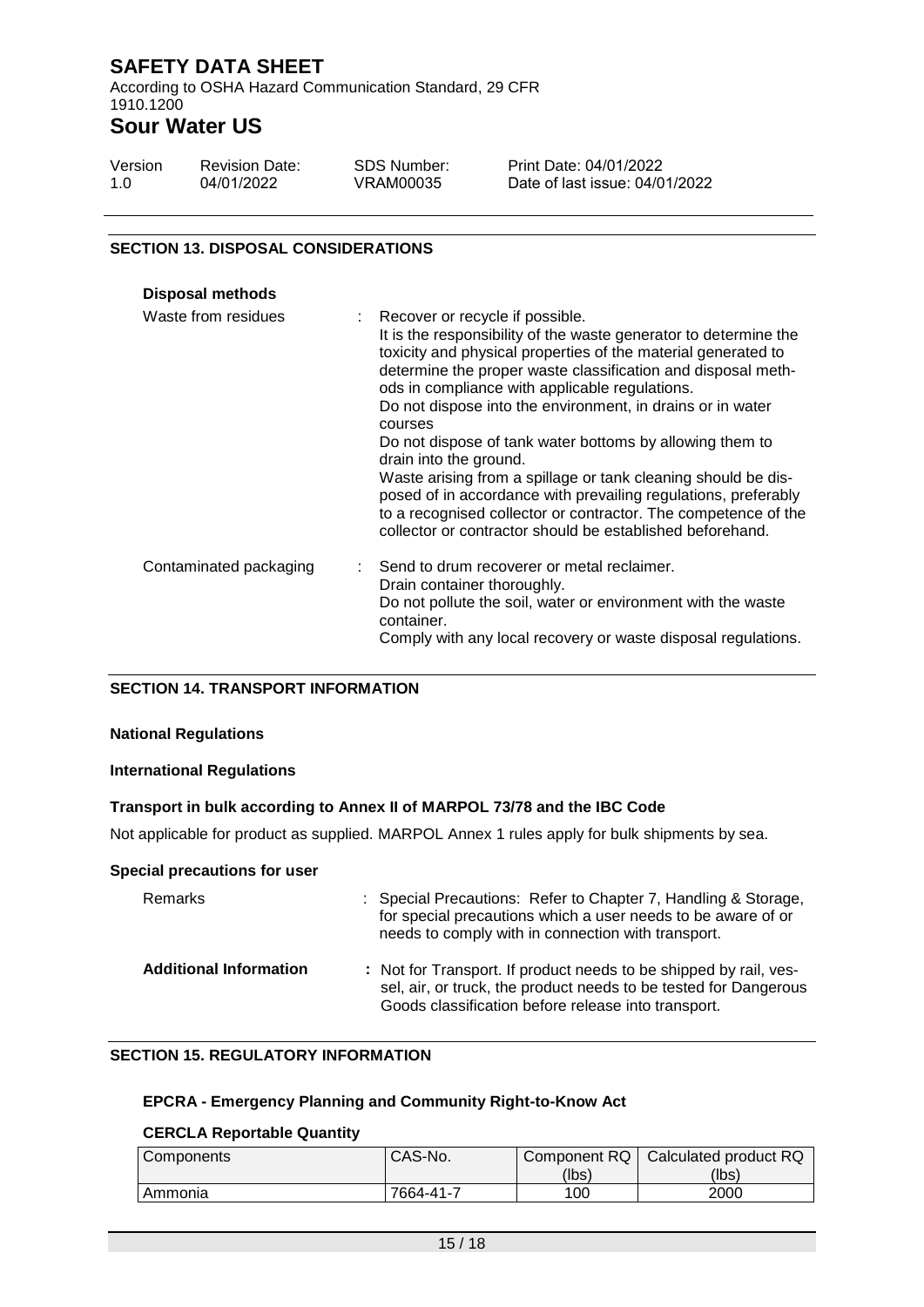According to OSHA Hazard Communication Standard, 29 CFR 1910.1200

### **Sour Water US**

| Version | <b>Revision Date:</b> | SDS Number: | Print Date: 04/01/2022         |
|---------|-----------------------|-------------|--------------------------------|
| 1.0     | 04/01/2022            | VRAM00035   | Date of last issue: 04/01/2022 |

\*: Vertex HSSE classifies this material as an "oil" under the CERCLA Petroleum Exclusion, therefore re-leases to the environment are not reportable under CERCLA., The components with RQs are given for information.

#### **SARA 304 Extremely Hazardous Substances Reportable Quantity**

This material does not contain any components with a section 304 EHS RQ.

#### **SARA 302 Extremely Hazardous Substances Threshold Planning Quantity**

| <b>Components</b> | CAS-No.   | Component TPQ (lbs) |
|-------------------|-----------|---------------------|
| <b>Ammonia</b>    | 7664-41-7 | 500                 |
| Hydrogen sulfide  | 7783-06-4 | 500                 |

#### **SARA 302 Extremely Hazardous Substances Threshold Planning Quantity**

|                        |                                                                                                           | Ammonia |                                                                                                                | 7664-41-7 |           | $>= 5 - < 10 \%$                                                                                |
|------------------------|-----------------------------------------------------------------------------------------------------------|---------|----------------------------------------------------------------------------------------------------------------|-----------|-----------|-------------------------------------------------------------------------------------------------|
|                        |                                                                                                           |         | Hydrogen sulfide                                                                                               | 7783-06-4 |           | $>= 1 - 5\%$                                                                                    |
|                        | SARA 311/312 Hazards                                                                                      |         | Skin corrosion or irritation<br>Acute toxicity (any route of exposure)<br>Serious eye damage or eye irritation |           |           |                                                                                                 |
| <b>SARA 313</b>        | The following components are subject to reporting levels es-<br>tablished by SARA Title III, Section 313: |         |                                                                                                                |           |           |                                                                                                 |
|                        |                                                                                                           |         | Hydrogen sulfide                                                                                               |           | 7783-06-4 | $>= 1 - 5\%$                                                                                    |
| <b>Clean Water Act</b> |                                                                                                           |         |                                                                                                                |           |           | The following Hazardous Chemicals are listed under the U.S. CleanWater Act, Section 311, Table  |
| 117.3:                 | Hydrogen sulfide<br>Ammonia                                                                               |         | 7783-06-4<br>7664-41-7                                                                                         |           | 2%<br>5 % |                                                                                                 |
|                        | <b>US State Regulations</b>                                                                               |         |                                                                                                                |           |           |                                                                                                 |
|                        | Pennsylvania Right To Know                                                                                |         |                                                                                                                |           |           |                                                                                                 |
|                        | Ammonia<br>Hydrogen sulfide                                                                               |         |                                                                                                                |           |           | 7664-41-7<br>7783-06-4                                                                          |
|                        | <b>California Prop. 65</b>                                                                                |         |                                                                                                                |           |           |                                                                                                 |
|                        | defects, or any other reproductive harm.                                                                  |         |                                                                                                                |           |           | This product does not contain any chemicals known to State of California to cause cancer, birth |
|                        | <b>California List of Hazardous Substances</b>                                                            |         |                                                                                                                |           |           |                                                                                                 |
|                        | Ammonia<br>Hydrogen sulfide                                                                               |         |                                                                                                                |           |           | 7664-41-7<br>7783-06-4                                                                          |
|                        | <b>California List of Acutely Hazardous Chemicals, Toxics and Reactives</b>                               |         |                                                                                                                |           |           |                                                                                                 |
|                        | Ammonia<br>Hydrogen sulfide                                                                               |         |                                                                                                                |           |           | 7664-41-7<br>7783-06-4                                                                          |

#### **Other regulations:**

The regulatory information is not intended to be comprehensive. Other regulations may apply to this material.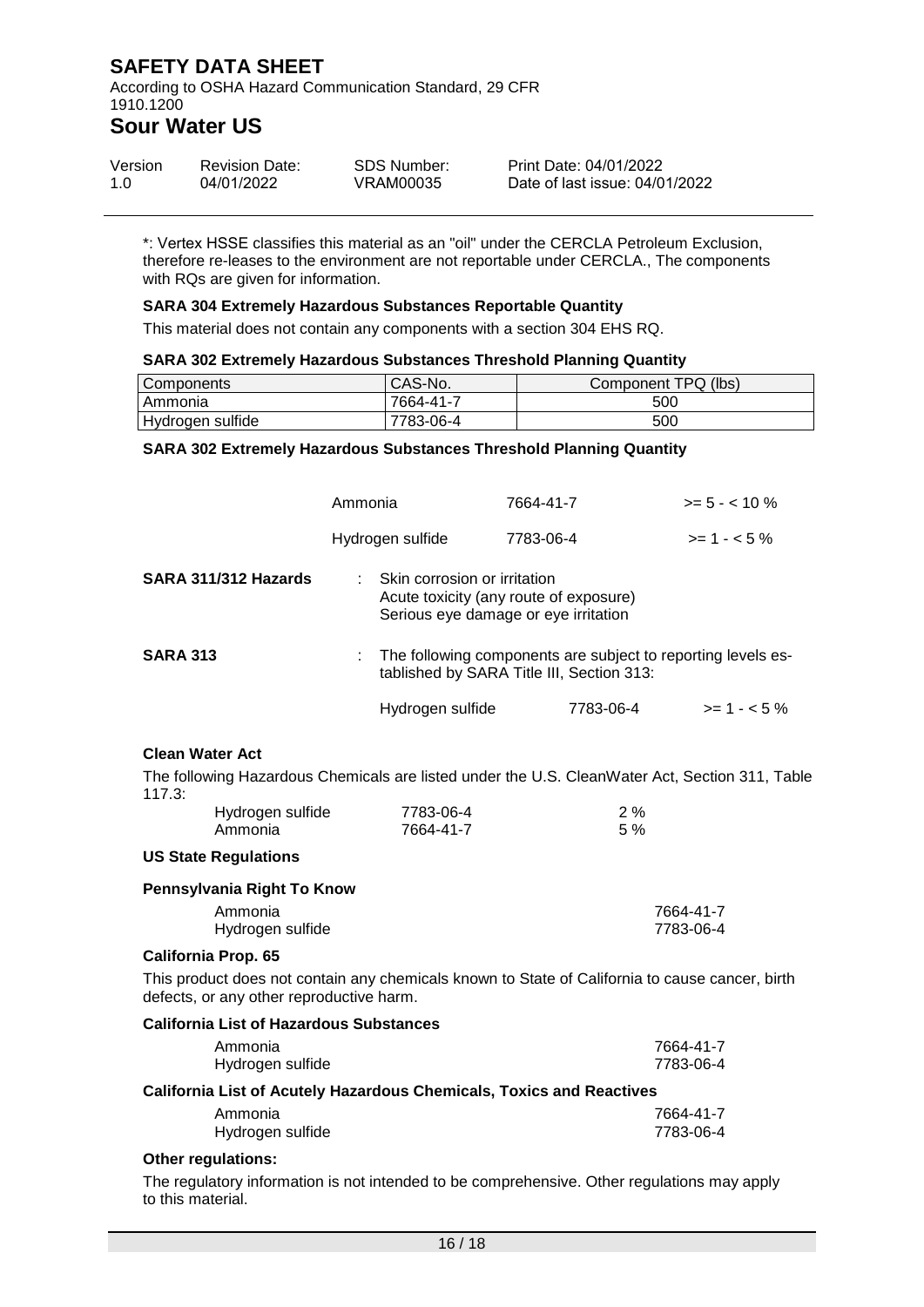According to OSHA Hazard Communication Standard, 29 CFR 1910.1200

# **Sour Water US**

| Version | <b>Revision Date:</b> |
|---------|-----------------------|
| 1.0     | 04/01/2022            |

SDS Number: VRAM00035

Print Date: 04/01/2022 Date of last issue: 04/01/2022

#### **SECTION 16. OTHER INFORMATION**

#### **Further information**

NFPA Rating (Health, Fire, Reac-3, 1, 0 tivity)

#### **Full text of other abbreviations**

| 2009/161/EU<br><b>ACGIH</b> | 2009/161/EU<br>USA. ACGIH Threshold Limit Values (TLV)                                                  |
|-----------------------------|---------------------------------------------------------------------------------------------------------|
| OSHA Z-1                    | USA. Occupational Exposure Limits (OSHA) - Table Z-1 Lim-                                               |
| OSHA Z-2                    | its for Air Contaminants<br>USA. Occupational Exposure Limits (OSHA) - Table Z-2                        |
| 2009/161/EU / STEL          | Short term exposure limit                                                                               |
| 2009/161/EU / TWA           | Limit Value - eight hours                                                                               |
| ACGIH / TWA                 | 8-hour, time-weighted average                                                                           |
| <b>ACGIH / STEL</b>         | Short-term exposure limit                                                                               |
| <b>ACGIH / STEL</b>         | Short-Term Exposure Limit (STEL)                                                                        |
| OSHA Z-1 / TWA              | 8-hour time weighted average                                                                            |
| OSHA Z-2 / CEIL             | Acceptable ceiling concentration                                                                        |
| OSHA Z-2 / Peak             | Acceptable maximum peak above the acceptable ceiling con-                                               |
|                             | centration for an 8-hr shift<br>: The standard abbreviations and acronyms used in this docu-            |
| Abbreviations and Acronyms  | ment can be looked up in reference literature (e.g. scientific                                          |
|                             | dictionaries) and/or websites.                                                                          |
|                             |                                                                                                         |
|                             | ACGIH = American Conference of Governmental Industrial                                                  |
|                             | Hygienists                                                                                              |
|                             | $ADR = European Agreement concerning the International$                                                 |
|                             | Carriage of Dangerous Goods by Road                                                                     |
|                             | AICS = Australian Inventory of Chemical Substances<br>ASTM = American Society for Testing and Materials |
|                             | BEL = Biological exposure limits                                                                        |
|                             | BTEX = Benzene, Toluene, Ethylbenzene, Xylenes                                                          |
|                             | CAS = Chemical Abstracts Service                                                                        |
|                             | CEFIC = European Chemical Industry Council                                                              |
|                             | CLP = Classification Packaging and Labelling                                                            |
|                             | COC = Cleveland Open-Cup                                                                                |
|                             | DIN = Deutsches Institut fur Normung                                                                    |
|                             | DMEL = Derived Minimal Effect Level                                                                     |
|                             | DNEL = Derived No Effect Level                                                                          |
|                             | DSL = Canada Domestic Substance List                                                                    |
|                             | EC = European Commission                                                                                |
|                             | EC50 = Effective Concentration fifty                                                                    |
|                             | ECETOC = European Center on Ecotoxicology and Toxicolo-<br>gy Of Chemicals                              |
|                             | ECHA = European Chemicals Agency                                                                        |
|                             | EINECS = The European Inventory of Existing Commercial                                                  |
|                             | <b>Chemical Substances</b>                                                                              |
|                             | EL50 = Effective Loading fifty                                                                          |
|                             | <b>ENCS</b> = Japanese Existing and New Chemical Substances                                             |